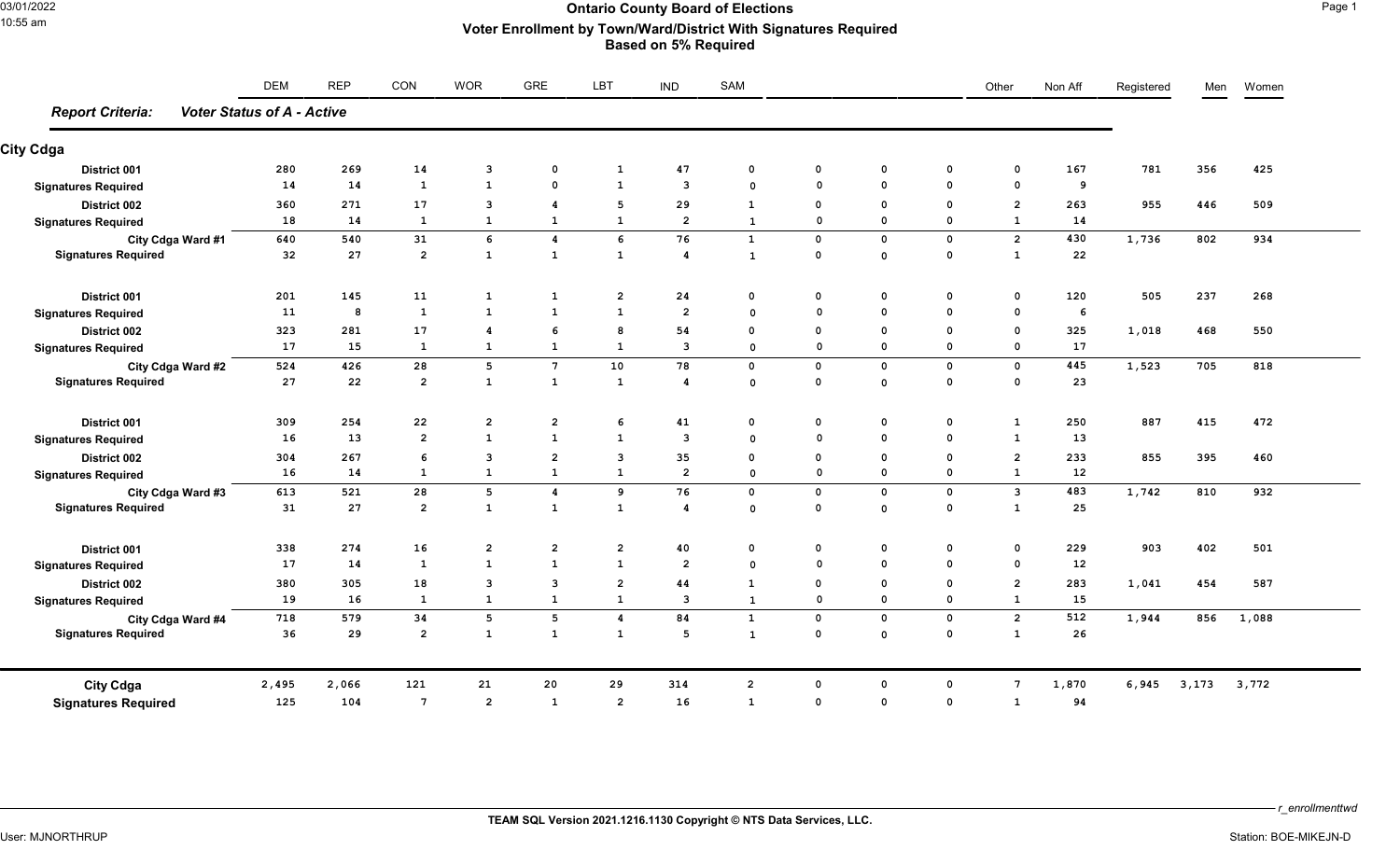## 03/01/2022 **Ontario County Board of Elections** Page 2 10:55 am **Voter Enrollment by Town/Ward/District With Signatures Required Based on 5% Required**

|                            | <b>DEM</b> | <b>REP</b>       | CON             | <b>WOR</b>              | GRE            | LBT                     | <b>IND</b>     | SAM          |             |              |                | Other                   | Non Aff         | Registered | Men | Women |
|----------------------------|------------|------------------|-----------------|-------------------------|----------------|-------------------------|----------------|--------------|-------------|--------------|----------------|-------------------------|-----------------|------------|-----|-------|
| <b>City Geneva</b>         |            |                  |                 |                         |                |                         |                |              |             |              |                |                         |                 |            |     |       |
| District 001               | 231        | 82               | 4               | $\overline{2}$          | $\overline{a}$ | $\overline{a}$          | 29             | $\mathbf 0$  | $\mathbf 0$ | $\mathbf 0$  | 0              | $\mathbf 0$             | 143             | 495        | 213 | 282   |
| <b>Signatures Required</b> | 12         | $5\phantom{.0}$  | $\mathbf{1}$    | $\mathbf{1}$            | $\mathbf{1}$   | $\mathbf{1}$            | $\overline{2}$ | $\Omega$     | $\mathbf 0$ | $\mathbf 0$  | $\mathbf 0$    | $\mathbf 0$             | 8               |            |     |       |
| District 002               | 197        | 80               | $7\phantom{.0}$ | $\overline{2}$          | $\mathbf{3}$   | 3                       | 19             | $\mathbf{o}$ | $\mathbf 0$ | $\Omega$     | $\mathbf 0$    | $\mathbf 0$             | 129             | 440        | 196 | 244   |
| <b>Signatures Required</b> | 10         | 4                | 1               | $\mathbf{1}$            | $\mathbf{1}$   | $\mathbf{1}$            | $\mathbf{1}$   | $\Omega$     | $\mathbf 0$ | $\Omega$     | $\mathbf 0$    | $\Omega$                | $7\phantom{.0}$ |            |     |       |
| City Geneva Ward #1        | 428        | 162              | 11              | $\overline{\mathbf{4}}$ | 5              | 5                       | 48             | $\mathbf 0$  | $\mathbf 0$ | $\mathbf{o}$ | $\mathbf 0$    | $\mathbf 0$             | 272             | 935        | 409 | 526   |
| <b>Signatures Required</b> | 22         | 9                | $\mathbf{1}$    | $\mathbf{1}$            | $\mathbf{1}$   | $\mathbf{1}$            | 3              | $\mathsf{o}$ | $\mathbf 0$ | $\mathbf{o}$ | $\mathbf 0$    | $\mathbf 0$             | 14              |            |     |       |
| District 001               | 323        | 157              | 12              | $\overline{\mathbf{2}}$ | $\mathbf{o}$   | $\mathbf{3}$            | 26             | $\mathbf 0$  | $\mathbf 0$ | $\mathbf 0$  | $\mathsf{o}\,$ | $\overline{\mathbf{c}}$ | 160             | 685        | 305 | 380   |
| <b>Signatures Required</b> | 17         | 8                | $\mathbf{1}$    | $\mathbf{1}$            | $\mathbf{o}$   | $\mathbf{1}$            | $\overline{2}$ | $\Omega$     | $\mathbf 0$ | $\Omega$     | $\mathbf 0$    | $\mathbf{1}$            | 8               |            |     |       |
| District 002               | 294        | 205              | 6               | $\overline{2}$          | $\mathbf{1}$   | 3                       | 29             | $\Omega$     | $\mathbf 0$ | $\mathbf{o}$ | $\mathbf 0$    | $\mathbf{1}$            | 156             | 697        | 304 | 393   |
| <b>Signatures Required</b> | 15         | 11               | 1               | $\mathbf{1}$            | $\mathbf{1}$   | $\mathbf{1}$            | $\overline{2}$ | $\mathbf 0$  | $\mathbf 0$ | $\mathbf 0$  | $\mathbf 0$    | $\mathbf{1}$            | 8               |            |     |       |
| <b>City Geneva Ward #2</b> | 617        | 362              | 18              | $\boldsymbol{A}$        | $\mathbf{1}$   | 6                       | 55             | $\mathbf 0$  | $\mathbf 0$ | $\mathbf 0$  | $\mathbf 0$    | $\overline{\mathbf{3}}$ | 316             | 1,382      | 609 | 773   |
| <b>Signatures Required</b> | 31         | 19               | $\mathbf{1}$    | $\mathbf{1}$            | $\mathbf{1}$   | $\mathbf{1}$            | 3              | $\mathbf 0$  | $\mathbf 0$ | $\mathsf{o}$ | $\mathbf 0$    | $\mathbf{1}$            | 16              |            |     |       |
| District 001               | 298        | 118              | 13              | $\mathbf 0$             | 5              | $\mathbf{1}$            | 25             | $\mathbf 0$  | $\mathbf 0$ | $\mathbf 0$  | $\mathbf 0$    | $\mathbf{1}$            | 166             | 627        | 283 | 344   |
| <b>Signatures Required</b> | 15         | 6                | $\mathbf{1}$    | $\mathbf 0$             | $\mathbf{1}$   | $\mathbf{1}$            | $\overline{2}$ | $\Omega$     | $\mathbf 0$ | $\mathbf{o}$ | $\mathbf 0$    | $\mathbf{1}$            | 9               |            |     |       |
| District 002               | 432        | 187              | 13              | $\overline{\mathbf{3}}$ | 6              | 3                       | 21             | $\mathbf{o}$ | $\mathbf 0$ | $\Omega$     | $\mathbf 0$    | $\mathbf 0$             | 175             | 840        | 370 | 470   |
| <b>Signatures Required</b> | 22         | 10               | $\mathbf{1}$    | $\mathbf{1}$            | $\mathbf{1}$   | $\mathbf{1}$            | $\overline{2}$ | $\mathbf 0$  | $\mathbf 0$ | $\mathbf 0$  | $\mathbf 0$    | $\mathbf{1}$            | 9               |            |     |       |
| City Geneva Ward #3        | 730        | 305              | 26              | $\mathbf{3}$            | 11             | 4                       | 46             | $\mathbf 0$  | $\mathbf 0$ | $\mathbf 0$  | $\mathbf 0$    | $\mathbf{1}$            | 341             | 1,467      | 653 | 814   |
| <b>Signatures Required</b> | 37         | 16               | $\overline{2}$  | $\mathbf{1}$            | $\mathbf{1}$   | $\mathbf{1}$            | 3              | $\mathbf 0$  | $\mathbf 0$ | $\mathbf{o}$ | $\mathbf 0$    | $\mathbf{1}$            | 18              |            |     |       |
| District 001               | 231        | 116              | 6               | $\overline{2}$          | $\mathbf 0$    | $\mathbf{1}$            | 20             | $\mathbf 0$  | 0           | $\mathbf 0$  | $\mathbf 0$    | $\mathbf 0$             | 128             | 504        | 219 | 285   |
| <b>Signatures Required</b> | 12         | 6                | $\mathbf{1}$    | $\mathbf{1}$            | $\mathbf 0$    | $\mathbf{1}$            | $\mathbf{1}$   | $\Omega$     | $\Omega$    | $\Omega$     | $\mathbf 0$    | $\Omega$                | $7\phantom{.0}$ |            |     |       |
| District 002               | 288        | 121              | 9               | 6                       | $\mathbf{o}$   | 4                       | 23             | $\mathbf 0$  | $\mathbf 0$ | $\Omega$     | $\mathbf 0$    | $\mathbf 0$             | 185             | 636        | 272 | 364   |
| <b>Signatures Required</b> | 15         | $7\phantom{.0}$  | 1               | $\mathbf{1}$            | $\mathbf{o}$   | $\mathbf{1}$            | $\overline{2}$ | $\mathbf 0$  | $\mathbf 0$ | $\mathbf{o}$ | $\mathbf 0$    | $\mathbf 0$             | 10              |            |     |       |
| City Geneva Ward #4        | 519        | 237              | 15              | 8                       | $\mathbf{o}$   | 5                       | 43             | $\mathbf 0$  | $\mathbf 0$ | $\mathbf{o}$ | $\mathbf 0$    | $\mathbf 0$             | 313             | 1,140      | 491 | 649   |
| <b>Signatures Required</b> | 26         | 12               | $\mathbf{1}$    | $\mathbf{1}$            | $\mathbf 0$    | $\mathbf{1}$            | 3              | $\mathbf 0$  | $\mathbf 0$ | $\mathbf 0$  | $\mathbf 0$    | 0                       | 16              |            |     |       |
| District 001               | 241        | 73               | $7\phantom{.0}$ | $\overline{\mathbf{2}}$ | $\mathbf{3}$   | $\overline{\mathbf{c}}$ | 29             | $\mathbf 0$  | $\mathbf 0$ | $\mathbf 0$  | $\mathbf 0$    | $\mathbf 0$             | 182             | 539        | 246 | 293   |
| <b>Signatures Required</b> | 13         | 4                | $\mathbf{1}$    | $\mathbf{1}$            | $\mathbf{1}$   | $\mathbf{1}$            | $\overline{2}$ | $\Omega$     | $\mathbf 0$ | $\Omega$     | $\mathbf{0}$   | $\Omega$                | 10              |            |     |       |
| <b>District 002</b>        | 233        | 78               | 5               | $\mathbf{1}$            | $\mathbf{3}$   | $\mathbf 0$             | 21             | $\mathbf 0$  | $\mathbf 0$ | $\Omega$     | $\mathbf 0$    | $\mathbf 0$             | 152             | 493        | 260 | 233   |
| <b>Signatures Required</b> | 12         | 4                | $\mathbf{1}$    | $\mathbf{1}$            | $\mathbf{1}$   | $\mathbf 0$             | $\overline{2}$ | $\mathbf 0$  | $\mathbf 0$ | $\mathbf 0$  | $\mathbf 0$    | $\mathbf 0$             | 8               |            |     |       |
| City Geneva Ward #5        | 474        | 151              | 12              | $\mathbf{3}$            | 6              | $\overline{2}$          | 50             | $\mathbf 0$  | $\mathbf 0$ | $\mathbf{o}$ | $\mathbf 0$    | $\mathbf 0$             | 334             | 1,032      | 506 | 526   |
| <b>Signatures Required</b> | 24         | 8                | 1               | <b>1</b>                | $\mathbf{1}$   | $\mathbf{1}$            | 3              | $\mathbf 0$  | $\mathbf 0$ | $\mathbf{o}$ | $\mathbf 0$    | $\mathbf 0$             | 17              |            |     |       |
| District 001               | 249        | 71               | 8               | 6                       | $\mathbf{1}$   | $\mathbf 0$             | 24             | $\mathbf 0$  | $\mathbf 0$ | $\mathbf 0$  | $\mathbf 0$    | $\mathbf{1}$            | 190             | 550        | 231 | 319   |
| <b>Signatures Required</b> | 13         | $\boldsymbol{4}$ | $\mathbf{1}$    | $\mathbf{1}$            | $\mathbf{1}$   | $\mathbf 0$             | $\mathbf{2}$   | $\mathbf 0$  | $\mathbf 0$ | $\mathsf{o}$ | $\mathbf 0$    | $\mathbf{1}$            | 10              |            |     |       |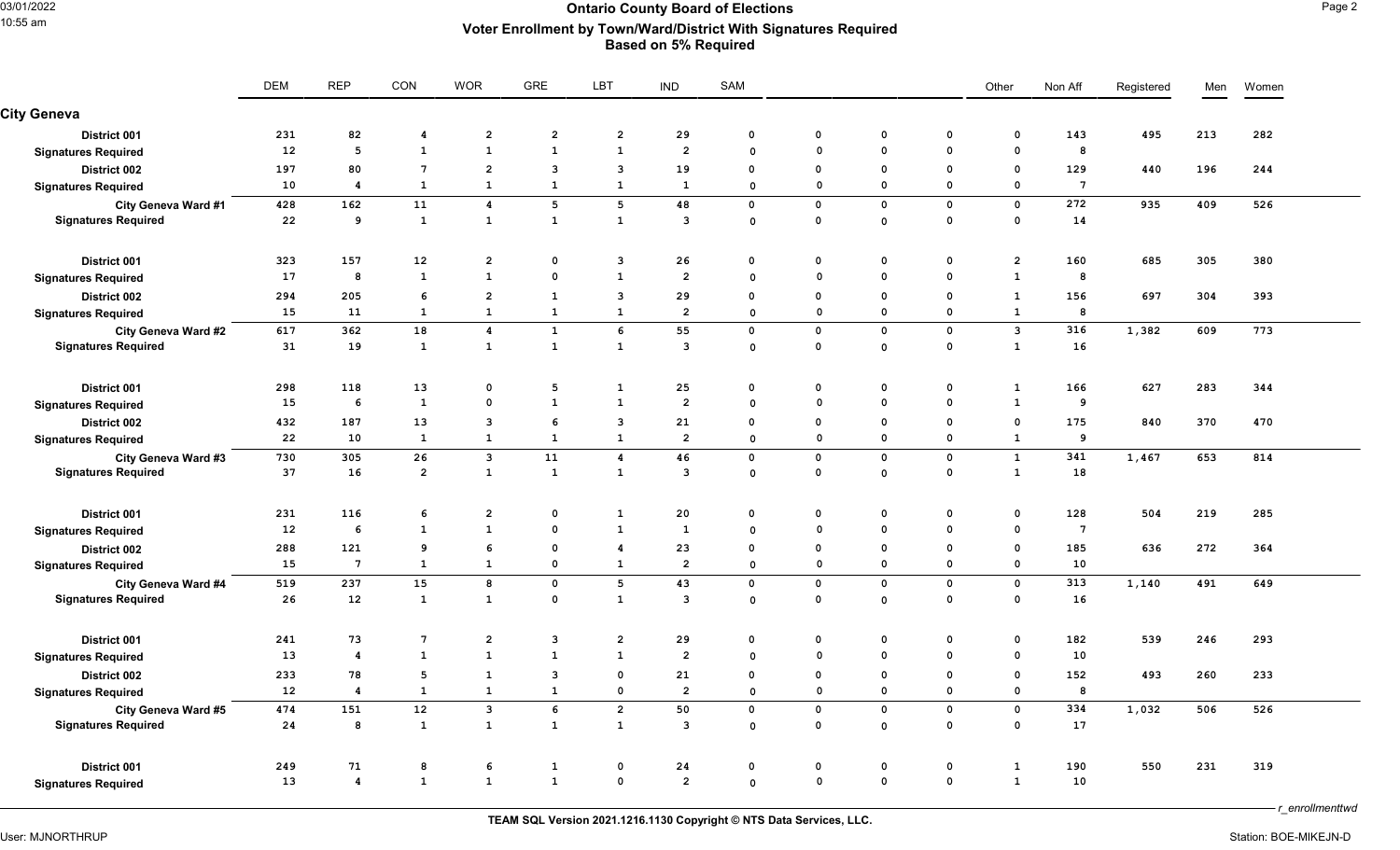# 03/01/2022 **Ontario County Board of Elections** Page 3 10:55 am **Voter Enrollment by Town/Ward/District With Signatures Required Based on 5% Required**

|                            | <b>DEM</b> | <b>REP</b> | <b>CON</b> | <b>WOR</b> | <b>GRE</b> | LBT | <b>IND</b>        | SAM |             |              | Other | Non Aff | Registered | Men   | Women |  |
|----------------------------|------------|------------|------------|------------|------------|-----|-------------------|-----|-------------|--------------|-------|---------|------------|-------|-------|--|
| <b>District 002</b>        | 216        | 67         |            |            |            |     | $12 \overline{ }$ |     |             | $\Omega$     |       | 150     | 463        | 218   | 245   |  |
| <b>Signatures Required</b> | 11         |            |            |            |            |     |                   |     | $\mathbf 0$ | $\Omega$     |       |         |            |       |       |  |
| City Geneva Ward #6        | 465        | 138        | 17         | 10         |            |     | 36                |     |             | $\Omega$     |       | 340     | 1,013      | 449   | 564   |  |
| <b>Signatures Required</b> | 24         |            |            |            |            |     |                   |     |             | <sup>0</sup> |       | 17      |            |       |       |  |
|                            |            |            |            |            |            |     |                   |     |             |              |       |         |            |       |       |  |
| <b>City Geneva</b>         | 3,233      | 1,355      | 99         | 32         | 24         | 23  | 278               |     |             | 0            | g     | 1,916   | 6,969      | 3,117 | 3,852 |  |
| <b>Signatures Required</b> | 162        | 68         |            |            |            |     | 14                |     |             | 0            |       | 96      |            |       |       |  |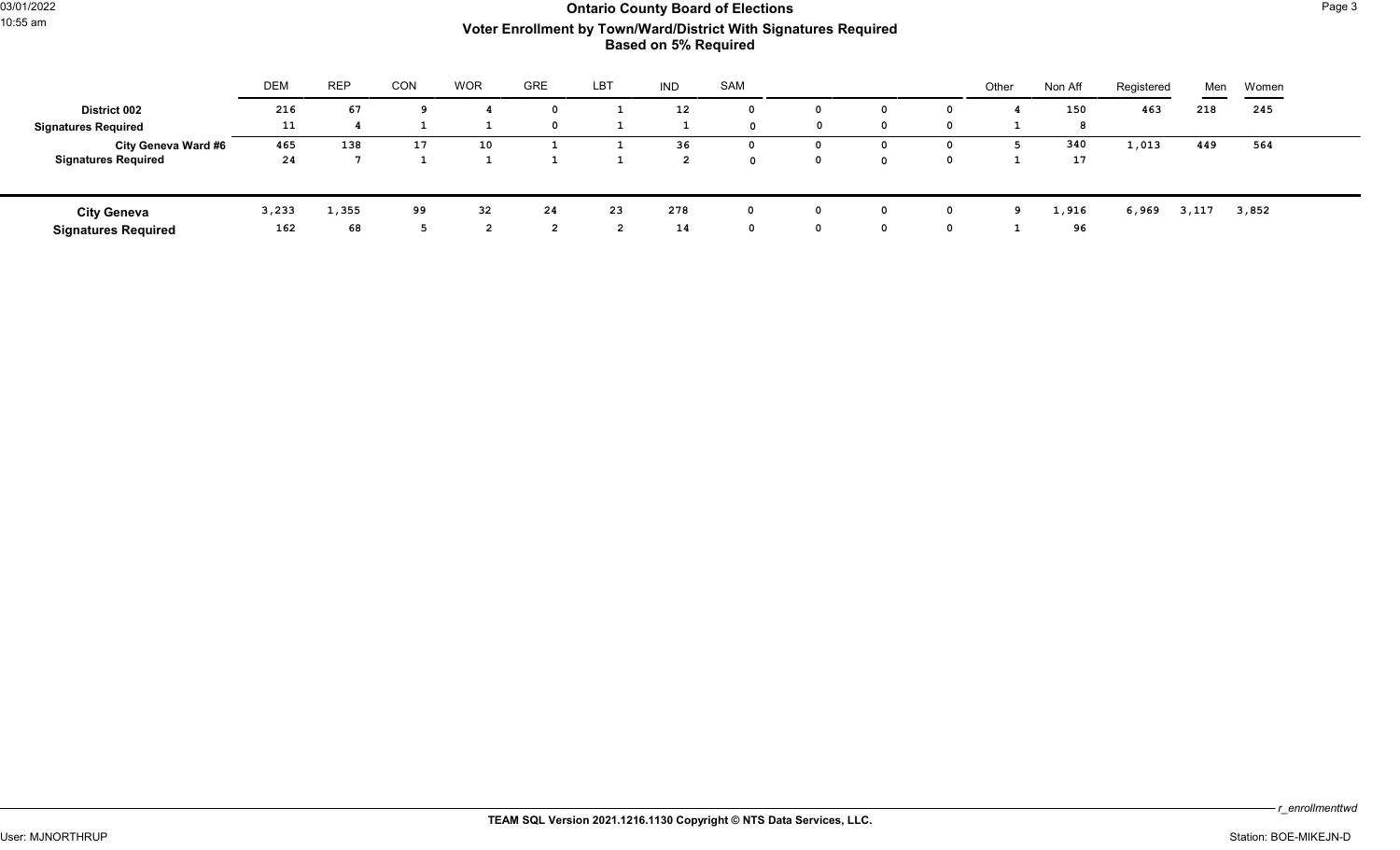## 03/01/2022 **Ontario County Board of Elections** Page 4 10:55 am **Voter Enrollment by Town/Ward/District With Signatures Required Based on 5% Required**

|                            | <b>DEM</b> | <b>REP</b> | CON            | <b>WOR</b> | <b>GRE</b>  | LBT               | <b>IND</b> | SAM         |             |             |          | Other       | Non Aff | Registered | Men | Women |
|----------------------------|------------|------------|----------------|------------|-------------|-------------------|------------|-------------|-------------|-------------|----------|-------------|---------|------------|-----|-------|
| <b>Bristol</b>             |            |            |                |            |             |                   |            |             |             |             |          |             |         |            |     |       |
| <b>District 001</b>        | 140        | 284        | 16             | -5         | $\mathbf 0$ |                   | 43         | $\mathbf 0$ | $\mathbf 0$ | $\mathbf 0$ | 0        |             | 164     | 660        | 339 | 321   |
| <b>Signatures Required</b> |            | 15         |                |            | $\mathbf 0$ |                   | 3          | $\Omega$    | $\mathbf 0$ | $\mathbf 0$ | $\Omega$ |             |         |            |     |       |
| <b>District 002</b>        | 252        | 475        | 16             |            |             |                   | 42         | $^{\circ}$  |             | $\mathbf 0$ | 0        | $\mathbf 0$ | 261     | 1,053      | 509 | 544   |
| <b>Signatures Required</b> | 13         | 24         |                |            |             |                   |            | $\sim$      | $\mathbf 0$ | $\mathbf 0$ | $\Omega$ |             | 14      |            |     |       |
|                            | 392        | 759        | 32             | -6         |             | $12 \overline{ }$ | 85         | 0           |             | 0           | 0        |             | 425     | 1,713      | 848 | 865   |
| <b>Signatures Required</b> | 20         | 38         | $\overline{2}$ |            |             |                   |            | $\sim$      | 0           | $\mathbf 0$ | 0        |             | 22      |            |     |       |
|                            |            |            |                |            |             |                   |            |             |             |             |          |             |         |            |     |       |
| <b>Bristol</b>             | 392        | 759        | 32             | 6          |             | 12                | 85         | 0           | $\mathbf 0$ | $\mathbf 0$ | 0        |             | 425     | 1,713      | 848 | 865   |
| <b>Signatures Required</b> | 20         | 38         | $\overline{2}$ |            |             |                   |            | 0           |             | $\mathbf 0$ | 0        |             | 22      |            |     |       |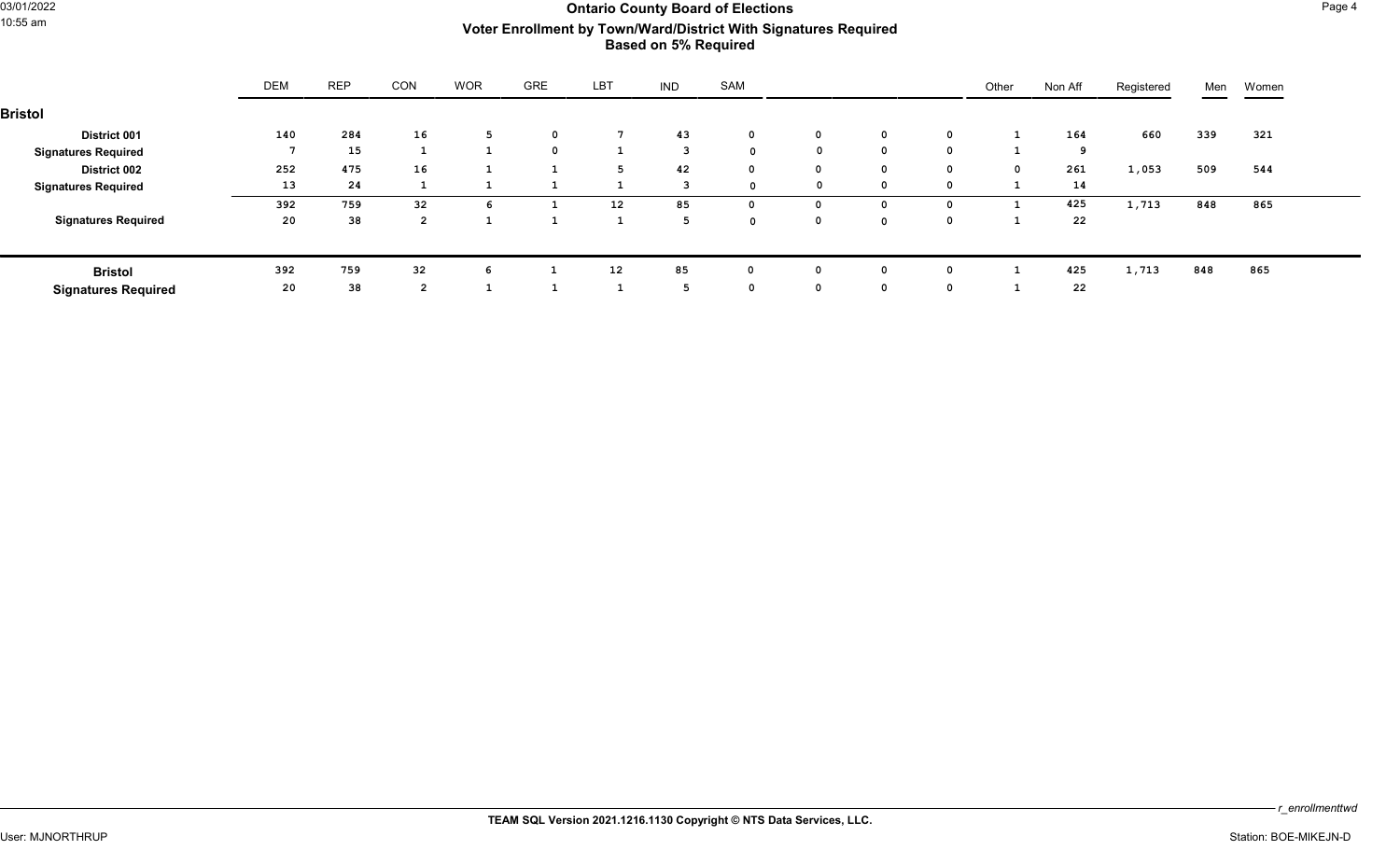## 03/01/2022 **CHECREAR COULD COUNTRELL COUNTRELL COUNTRELL COUNTRELL COUNTRELL COUNTRELL COUNTRELL COUNTRELL COUNTRELL COUNTRELL COUNTRELL COUNTRELL COUNTRELL COUNTRELL COUNTRELL COUNTRELL COUNTRELL COUNTRELL COUNTRELL COUNT** 10:55 am **Voter Enrollment by Town/Ward/District With Signatures Required Based on 5% Required**

|                            | <b>DEM</b> | <b>REP</b> | CON          | <b>WOR</b>     | <b>GRE</b>     | LBT | <b>IND</b>     | SAM          |              |             | Other    | Non Aff | Registered | Men | Women |
|----------------------------|------------|------------|--------------|----------------|----------------|-----|----------------|--------------|--------------|-------------|----------|---------|------------|-----|-------|
| Canadice                   |            |            |              |                |                |     |                |              |              |             |          |         |            |     |       |
| <b>District 001</b>        | 158        | 282        | 17           | $\overline{2}$ | $\overline{2}$ | 6   | 37             | $\mathbf 0$  | 0            | $\mathbf 0$ | 0        | 164     | 668        | 337 | 331   |
| <b>Signatures Required</b> | 8          | 15         |              |                |                |     | $\overline{2}$ | $\Omega$     | $\mathbf{0}$ | $^{\circ}$  | $\Omega$ | 9       |            |     |       |
| <b>District 002</b>        | 134        | 244        | 17           |                | 3              |     | 36             | $\mathbf{0}$ | 0            | $\mathbf 0$ | $\Omega$ | 143     | 582        | 295 | 287   |
| <b>Signatures Required</b> |            | 13         |              |                |                |     | $\overline{2}$ | $\Omega$     | 0            | $\mathbf 0$ | റ        | 8       |            |     |       |
|                            | 292        | 526        | 34           |                | 5.             | 10  | 73             | 0            | $\Omega$     | $\Omega$    | $\Omega$ | 307     | 1,250      | 632 | 618   |
| <b>Signatures Required</b> | 15         | 27         | $\mathbf{z}$ |                |                |     |                | $\Omega$     | 0            | $\Omega$    | $\Omega$ | 16      |            |     |       |
|                            |            |            |              |                |                |     |                |              |              |             |          |         |            |     |       |
| Canadice                   | 292        | 526        | 34           | 3              | פ              | 10  | 73             | 0            | 0            | 0           | $\Omega$ | 307     | 1,250      | 632 | 618   |
| <b>Signatures Required</b> | 15         | 27         |              |                |                |     |                | 0            | 0            | $\mathbf 0$ | $\Omega$ | 16      |            |     |       |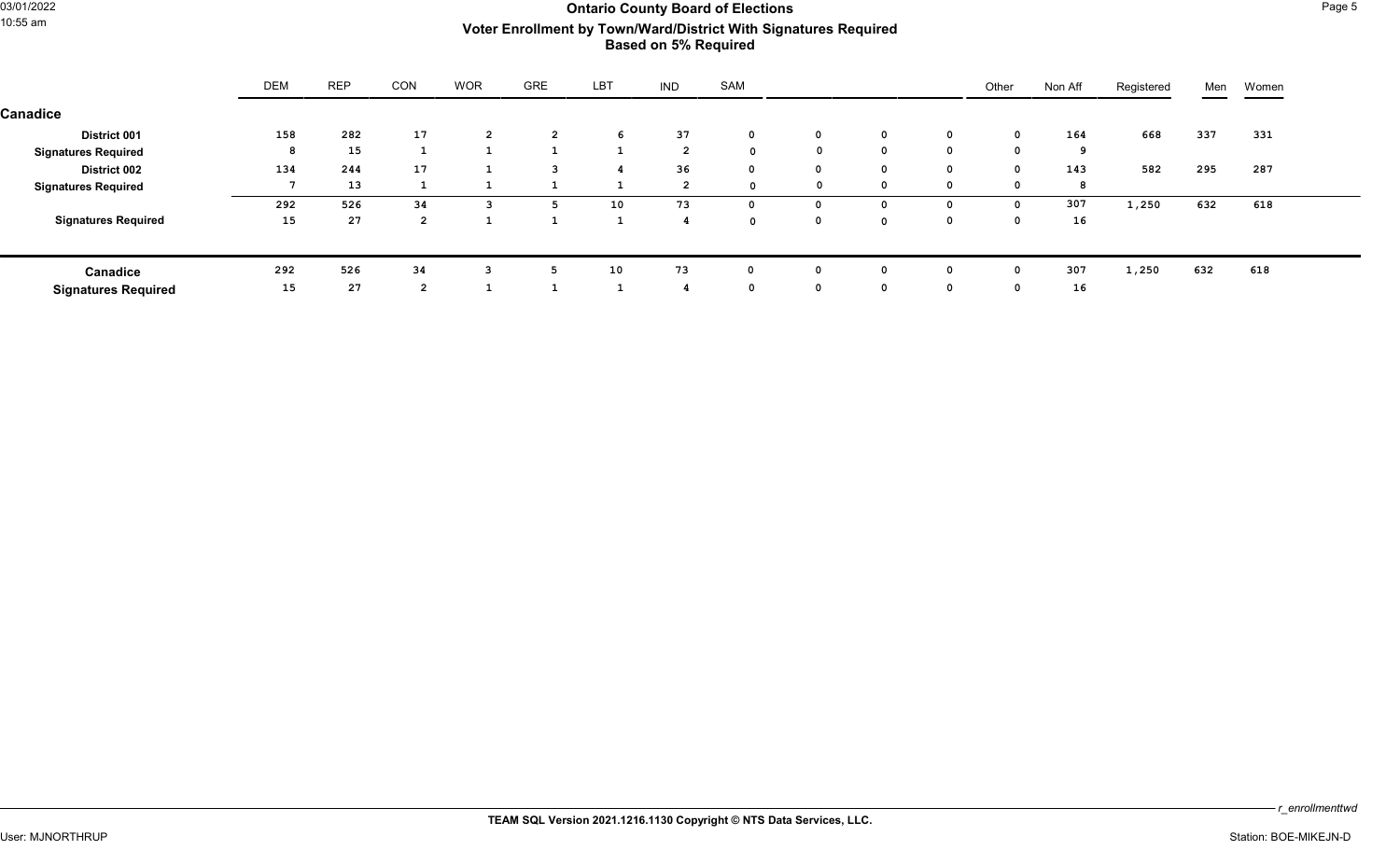## 03/01/2022 **Ontario County Board of Elections** Page 6 10:55 am **Voter Enrollment by Town/Ward/District With Signatures Required Based on 5% Required**

|                            | <b>DEM</b> | <b>REP</b> | CON            | <b>WOR</b>              | GRE            | LBT                     | <b>IND</b>     | SAM         |              |             |             | Other       | Non Aff | Registered | Men   | Women |
|----------------------------|------------|------------|----------------|-------------------------|----------------|-------------------------|----------------|-------------|--------------|-------------|-------------|-------------|---------|------------|-------|-------|
| <b>Town of Canandaigua</b> |            |            |                |                         |                |                         |                |             |              |             |             |             |         |            |       |       |
| District 001               | 228        | 340        | 12             | 5                       | 3              |                         | 40             | $\mathbf 0$ | $\mathbf{o}$ | $\mathbf 0$ | 0           |             | 269     | 902        | 443   | 459   |
| <b>Signatures Required</b> | 12         | 17         |                |                         |                |                         | $\overline{2}$ | $\mathbf 0$ |              | $\mathbf 0$ | 0           |             | 14      |            |       |       |
| District 002               | 401        | 506        | 27             | 6                       | $\overline{2}$ |                         | 54             |             | $\mathbf 0$  | $\mathbf 0$ | 0           |             | 390     | 1,393      | 652   | 741   |
| <b>Signatures Required</b> | 21         | 26         | $\overline{2}$ |                         |                |                         | 3              | $\Omega$    |              | $\mathbf 0$ | 0           |             | 20      |            |       |       |
| District 003               | 611        | 730        | 38             | 6                       | 6              | ٩                       | 104            | $\Omega$    | 0            | $\mathbf 0$ | 0           |             | 514     | 2,019      | 902   | 1,117 |
| <b>Signatures Required</b> | 31         | 37         | $\overline{2}$ | $\mathbf{1}$            | $\mathbf{1}$   | 1                       | -6             | $\Omega$    |              | $\mathbf 0$ | 0           |             | 26      |            |       |       |
| District 004               | 323        | 525        | 17             | $\mathbf 0$             | 0              | 3                       | 55             | 0           | 0            | $\mathbf 0$ | 0           | $\mathbf 0$ | 244     | 1,167      | 541   | 626   |
| <b>Signatures Required</b> | 17         | 27         |                | $\mathbf 0$             | $\Omega$       |                         | 3              | $\Omega$    |              | 0           | 0           |             | 13      |            |       |       |
| District 005               | 398        | 512        | 24             | $\overline{2}$          | 3              | 1                       | 80             | $\Omega$    | $\Omega$     | $\mathbf 0$ | 0           |             | 320     | 1,341      | 654   | 687   |
| <b>Signatures Required</b> | 20         | 26         | $\overline{2}$ |                         |                |                         | 4              |             |              | $\mathbf 0$ | 0           |             | 16      |            |       |       |
| District 006               | 184        | 286        | 10             |                         |                | з                       | 22             | $\mathbf 0$ | 0            | $\mathbf 0$ | 0           | $\mathbf 0$ | 151     | 658        | 318   | 340   |
| <b>Signatures Required</b> | 10         | 15         |                |                         |                |                         | $\overline{2}$ |             |              | $\mathbf 0$ | 0           |             | 8       |            |       |       |
| District 007               | 244        | 380        | 18             | 3                       | 3              | з                       | 30             | $\Omega$    | $\Omega$     | $\Omega$    | 0           |             | 242     | 924        | 451   | 473   |
| <b>Signatures Required</b> | 13         | 19         |                |                         | 1              |                         | $\overline{2}$ | $\Omega$    |              | 0           | 0           |             | 13      |            |       |       |
|                            | 2,389      | 3,279      | 146            | 23                      | 18             | 29                      | 385            | $\Omega$    | $\Omega$     | $\mathbf 0$ | $\mathbf 0$ | 5           | 2,130   | 8,404      | 3,961 | 4,443 |
| <b>Signatures Required</b> | 120        | 164        | 8              | $\overline{2}$          | 1              | $\overline{\mathbf{2}}$ | 20             | $\mathbf 0$ | $\Omega$     | 0           | 0           |             | 107     |            |       |       |
| <b>Town of Canandaigua</b> | 2,389      | 3,279      | 146            | 23                      | 18             | 29                      | 385            |             | $\Omega$     | $\Omega$    | 0           | 5           | 2,130   | 8,404      | 3,961 | 4,443 |
| <b>Signatures Required</b> | 120        | 164        | 8              | $\overline{\mathbf{2}}$ | -1             | $\overline{2}$          | 20             | $\Omega$    | $\Omega$     | $\Omega$    | $\mathbf 0$ |             | 107     |            |       |       |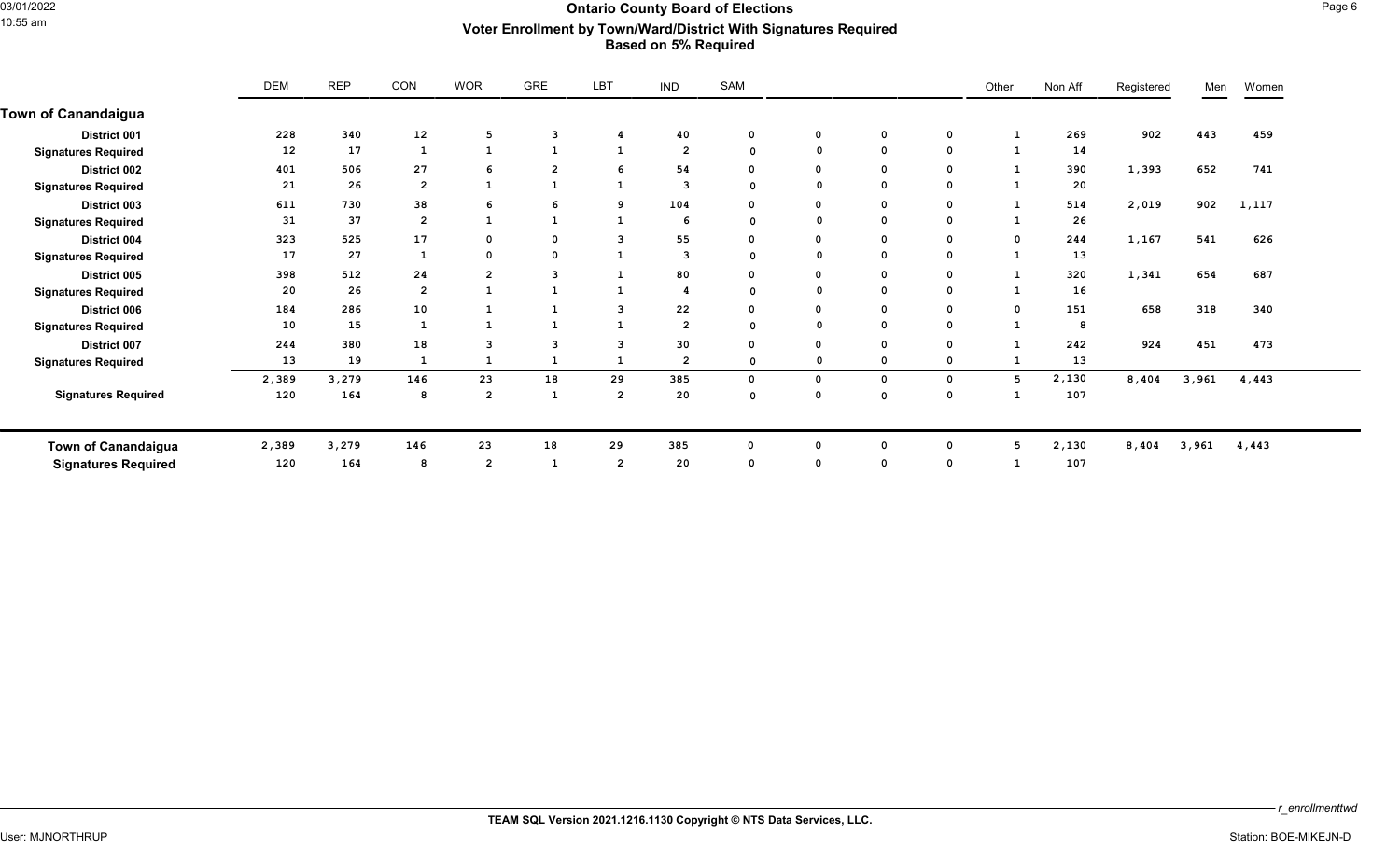## 03/01/2022 **Ontario County Board of Elections** Page 7 10:55 am **Voter Enrollment by Town/Ward/District With Signatures Required Based on 5% Required**

|                            | <b>DEM</b>        | <b>REP</b> | <b>CON</b>     | <b>WOR</b> | <b>GRE</b>   | LBT            | <b>IND</b>      | SAM          |              |             |             | Other        | Non Aff           | Registered | Men   | Women |
|----------------------------|-------------------|------------|----------------|------------|--------------|----------------|-----------------|--------------|--------------|-------------|-------------|--------------|-------------------|------------|-------|-------|
| <b>E.Bloomfield</b>        |                   |            |                |            |              |                |                 |              |              |             |             |              |                   |            |       |       |
| <b>District 001</b>        | 224               | 362        | 23             |            |              | $\overline{2}$ | 43              | $\mathbf 0$  | $\mathbf 0$  | $\mathbf 0$ | $\mathbf 0$ | $\mathbf{o}$ | 231               | 888        | 427   | 461   |
| <b>Signatures Required</b> | $12 \overline{ }$ | 19         | $\overline{2}$ |            | $\mathbf{1}$ |                | $\mathbf{3}$    | 0            |              | $\mathbf 0$ | 0           | 0            | $12 \overline{ }$ |            |       |       |
| <b>District 002</b>        | 211               | 367        | 17             |            |              | -7             | 53              | $\mathbf{0}$ | 0            | $\mathbf 0$ | $\mathbf 0$ | $\mathbf{o}$ | 277               | 941        | 456   | 485   |
| <b>Signatures Required</b> | 11                | 19         |                |            | 1            |                | $\mathbf{3}$    | 0            |              | $\mathbf 0$ | 0           | 0            | 14                |            |       |       |
| District 003               | 229               | 311        | 8              |            | 3            |                | 28              | $\Omega$     | $\mathbf 0$  | $\mathbf 0$ | $\mathbf 0$ | $\mathbf 0$  | 208               | 795        | 384   | 411   |
| <b>Signatures Required</b> | $12 \overline{ }$ | 16         |                |            |              |                | $\overline{2}$  | $\mathbf 0$  |              | $\mathbf 0$ | 0           | 0            | 11                |            |       |       |
|                            | 664               | 1,040      | 48             | 9          | 10           | 13             | 124             | $\Omega$     | $\Omega$     | $\mathbf 0$ | 0           | $\mathbf 0$  | 716               | 2,624      | 1,267 | 1,357 |
| <b>Signatures Required</b> | 34                | 52         | 3              |            |              |                | 7               | $\mathbf 0$  | $\mathbf 0$  | $\mathbf 0$ | 0           | 0            | 36                |            |       |       |
| E.Bloomfield               | 664               | 1,040      | 48             | 9          | 10           | 13             | 124             | 0            | 0            | 0           | 0           | $^{\circ}$   | 716               | 2,624      | 1,267 | 1,357 |
| <b>Signatures Required</b> | 34                | 52         | 3              |            |              |                | $7\phantom{.0}$ | $\Omega$     | $\mathbf{o}$ | $\mathbf 0$ | 0           | $\Omega$     | 36                |            |       |       |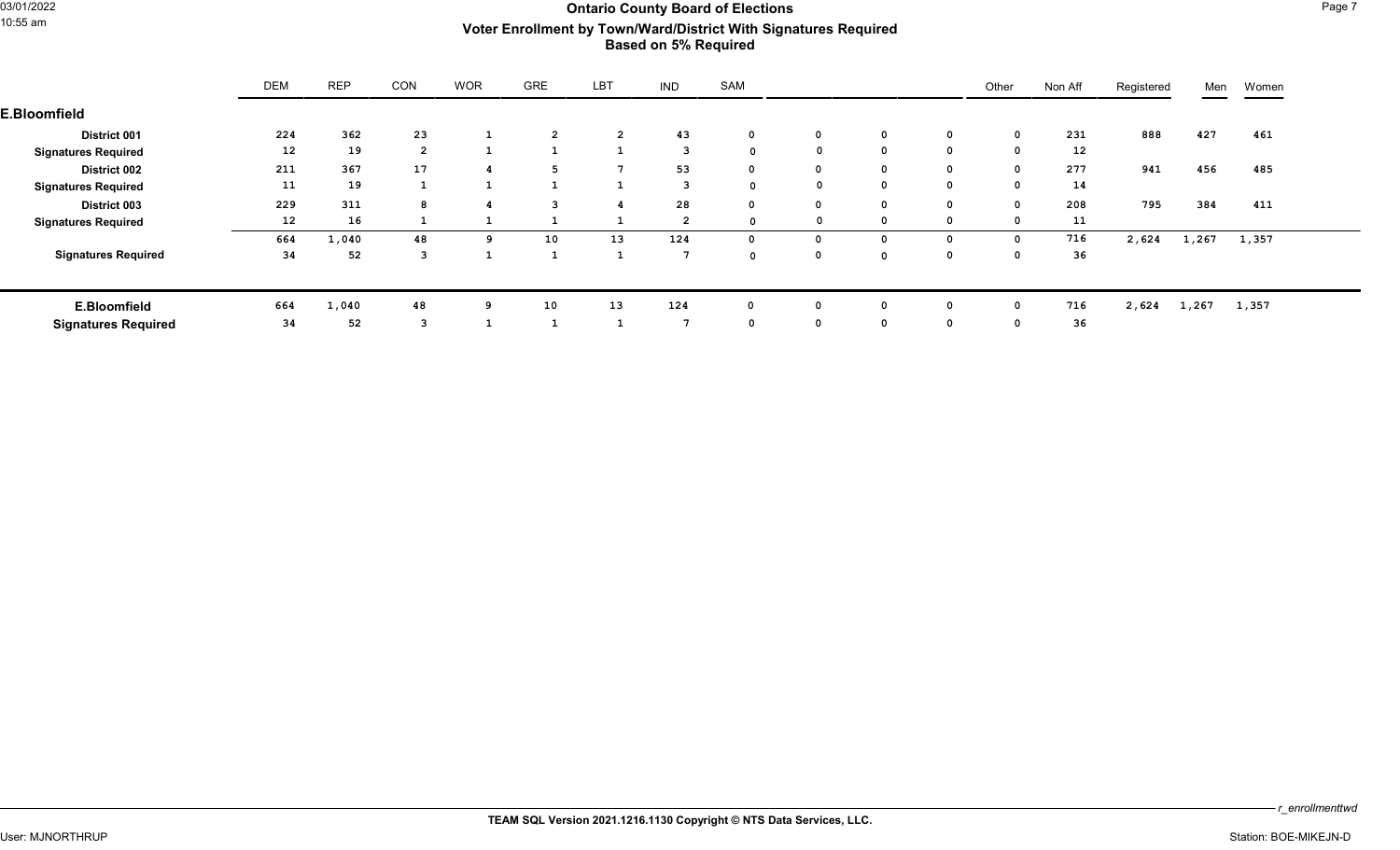### 03/01/2022 **Ontario County Board of Elections** Page 8 10:55 am **Voter Enrollment by Town/Ward/District With Signatures Required Based on 5% Required**

|                            | <b>DEM</b> | <b>REP</b> | CON            | <b>WOR</b>              | GRE            | LBT            | <b>IND</b>     | SAM         |              |              |             | Other          | Non Aff           | Registered | Men   | Women |
|----------------------------|------------|------------|----------------|-------------------------|----------------|----------------|----------------|-------------|--------------|--------------|-------------|----------------|-------------------|------------|-------|-------|
| Farmington                 |            |            |                |                         |                |                |                |             |              |              |             |                |                   |            |       |       |
| <b>District 001</b>        | 256        | 475        | 21             | $\mathbf{o}$            | 3              | $\overline{2}$ | 42             | $\mathbf 0$ | $\mathbf 0$  | $\mathbf 0$  | $\mathbf 0$ | $\mathbf 0$    | 238               | 1,037      | 504   | 533   |
| <b>Signatures Required</b> | 13         | 24         | $\overline{2}$ | $\Omega$                | $\mathbf{1}$   | 1              | 3              | $\Omega$    | $\Omega$     | $\mathbf 0$  | $\mathbf 0$ | $\mathbf 0$    | $12 \overline{ }$ |            |       |       |
| <b>District 002</b>        | 253        | 417        | 16             | 1                       | $\mathbf{1}$   | $\overline{2}$ | 48             | $\Omega$    | $\mathbf 0$  | $\mathbf 0$  | $\mathbf 0$ | $\mathbf{o}$   | 230               | 968        | 474   | 494   |
| <b>Signatures Required</b> | 13         | 21         | 1              | <sup>1</sup>            | <b>1</b>       | 1              | 3              | $\Omega$    | $\Omega$     | $\mathbf 0$  | 0           | $\mathbf 0$    | $12 \overline{ }$ |            |       |       |
| District 003               | 408        | 399        | 27             | -4                      | 3              | 3              | 62             | $\Omega$    | 0            | $\mathbf 0$  | 0           | $\mathbf{1}$   | 415               | 1,322      | 605   | 717   |
| <b>Signatures Required</b> | 21         | 20         | $\overline{2}$ | $\mathbf{1}$            | $\mathbf{1}$   | 1              | 4              | $\Omega$    |              | $\Omega$     | $\mathbf 0$ | $\mathbf{1}$   | 21                |            |       |       |
| District 004               | 304        | 352        | 24             | 5                       | 4              | $\mathbf 0$    | 40             | $\Omega$    | $\mathbf 0$  | $\mathbf 0$  | $\mathbf 0$ | $\mathbf{o}$   | 258               | 987        | 465   | 522   |
| <b>Signatures Required</b> | 16         | 18         | $\overline{2}$ | $\mathbf{1}$            | $\mathbf{1}$   | 0              | $\overline{2}$ | $\Omega$    | $\Omega$     | $\mathbf{o}$ | $\Omega$    | $\mathbf{1}$   | 13                |            |       |       |
| District 005               | 183        | 197        | 11             | $\mathbf 0$             | 3              | 3              | 14             | $\Omega$    | $\Omega$     | $\mathbf 0$  | $\mathbf 0$ | $\Omega$       | 158               | 569        | 273   | 296   |
| <b>Signatures Required</b> | 10         | 10         | $\mathbf{1}$   | $\mathbf 0$             | $\mathbf{1}$   | $\mathbf{1}$   | $\mathbf{1}$   | $\Omega$    | $\Omega$     | $\mathbf 0$  | $\mathbf 0$ | $\mathbf{1}$   | 8                 |            |       |       |
| <b>District 006</b>        | 425        | 598        | 32             | $\mathbf 0$             | $\overline{2}$ | 13             | 66             | $\Omega$    | $\mathbf{o}$ | $\mathbf 0$  | $\mathbf 0$ | $\mathbf 0$    | 444               | 1,580      | 766   | 814   |
| <b>Signatures Required</b> | 22         | 30         | $\overline{2}$ | $\mathbf 0$             | <b>1</b>       | -1             | 4              | $\Omega$    | $\Omega$     | $\mathbf{o}$ | $\mathbf 0$ | 1              | 23                |            |       |       |
| District 007               | 396        | 411        | 28             | $\overline{\mathbf{3}}$ | 4              | 8              | 59             | $\Omega$    | 0            | $\mathbf{o}$ | 0           | $\mathbf{1}$   | 327               | 1,237      | 591   | 646   |
| <b>Signatures Required</b> | 20         | 21         | $\overline{2}$ | <sup>1</sup>            | $\mathbf{1}$   | 1              | 3              | $\Omega$    |              | $\mathbf{o}$ | 0           | $\mathbf{1}$   | 17                |            |       |       |
| District 008               | 267        | 255        | 14             | $\mathbf 0$             | $\overline{2}$ | 5              | 35             | $\Omega$    | 0            | $\mathbf{o}$ | 0           | 1              | 186               | 765        | 319   | 446   |
| <b>Signatures Required</b> | 14         | 13         | $\mathbf{1}$   | $\Omega$                | $\mathbf{1}$   | $\mathbf{1}$   | $\overline{2}$ | $\Omega$    | $\Omega$     | $^{\circ}$   | $\Omega$    | $\mathbf{1}$   | 10                |            |       |       |
| District 009               | 227        | 207        | 20             | $\mathbf 0$             | $\mathbf{1}$   | 5              | 39             | $\Omega$    | 0            | $\mathbf 0$  | 0           | $\Omega$       | 190               | 689        | 314   | 375   |
| <b>Signatures Required</b> | 12         | 11         | 1              | $\mathbf 0$             | $\mathbf{1}$   | $\mathbf{1}$   | $\overline{2}$ | $\Omega$    | $\Omega$     | $\mathbf 0$  | $\mathbf 0$ | <sup>1</sup>   | 10                |            |       |       |
| District 010               | 79         | 171        | 3              | $\mathbf 0$             | $\mathbf{1}$   | $\overline{2}$ | 20             | $\Omega$    | $\mathbf 0$  | $\mathbf 0$  | 0           | $\Omega$       | 104               | 380        | 199   | 181   |
| <b>Signatures Required</b> | 4          | 9          | 1              | $\mathbf 0$             | $\mathbf{1}$   | 1              | -1             | $\mathbf 0$ | 0            | $\mathbf 0$  | 0           | $\mathbf{1}$   | -6                |            |       |       |
|                            | 2,798      | 3,482      | 196            | 13                      | 24             | 43             | 425            | $\mathbf 0$ | $\mathbf 0$  | $\mathbf{o}$ | $\mathbf 0$ | $\overline{3}$ | 2,550             | 9,534      | 4,510 | 5,024 |
| <b>Signatures Required</b> | 140        | 175        | 10             | 1                       | $\overline{2}$ | $\overline{3}$ | 22             | $\Omega$    | $\Omega$     | $\mathbf 0$  | 0           | $\mathbf{1}$   | 128               |            |       |       |
| Farmington                 | 2,798      | 3,482      | 196            | 13                      | 24             | 43             | 425            | $\Omega$    | $\Omega$     | $^{\circ}$   | $\Omega$    | 3              | 2,550             | 9,534      | 4,510 | 5,024 |
| <b>Signatures Required</b> | 140        | 175        | 10             | <sup>1</sup>            | $\overline{2}$ | 3              | 22             | $\Omega$    | $\Omega$     | $\Omega$     | 0           | -1             | 128               |            |       |       |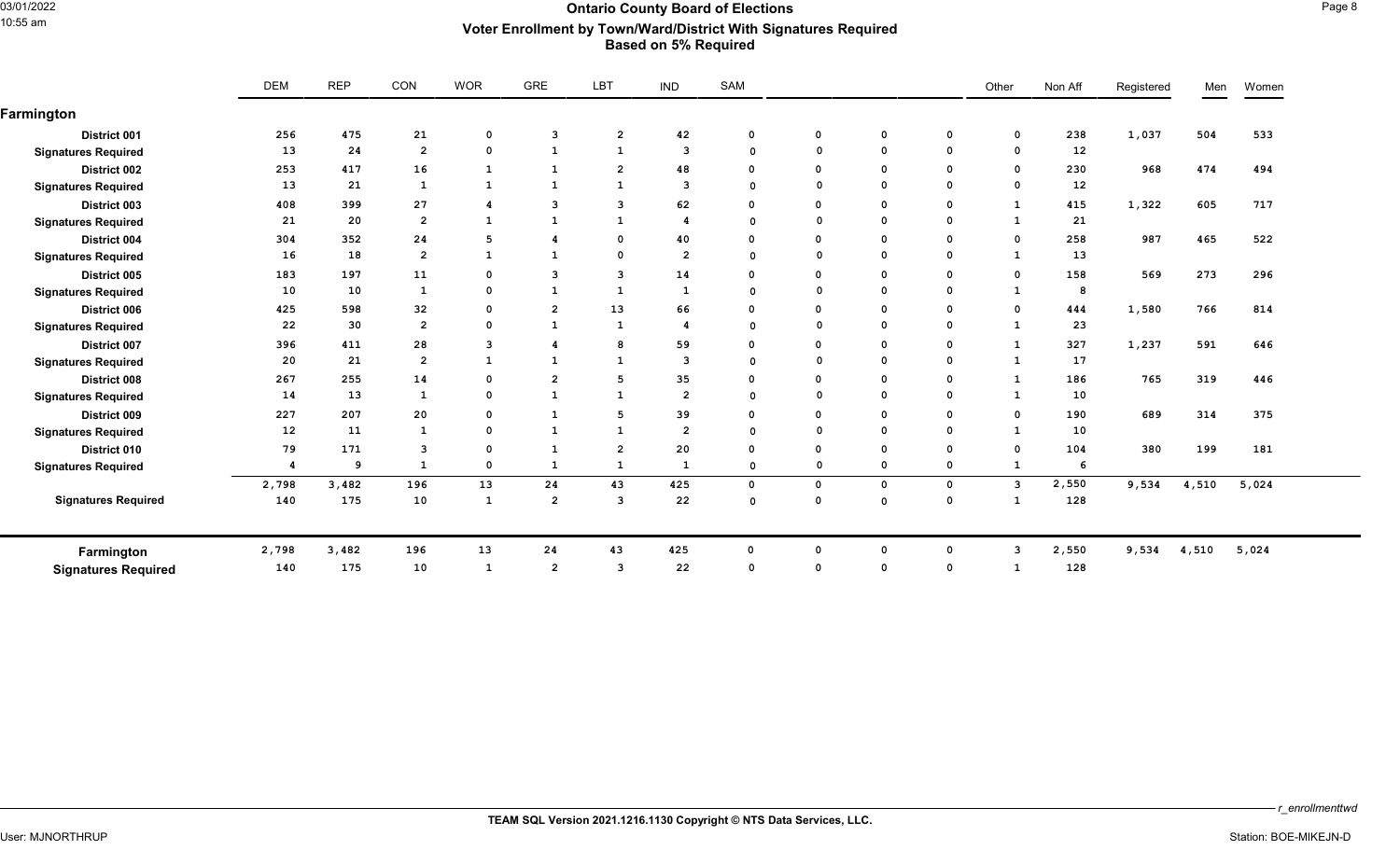## 03/01/2022 **Ontario County Board of Elections** Page 9 10:55 am **Voter Enrollment by Town/Ward/District With Signatures Required Based on 5% Required**

|                            | <b>DEM</b> | <b>REP</b> | CON            | <b>WOR</b>     | <b>GRE</b> | LBT            | <b>IND</b>     | SAM          |              |              |             | Other          | Non Aff | Registered | Men   | Women |
|----------------------------|------------|------------|----------------|----------------|------------|----------------|----------------|--------------|--------------|--------------|-------------|----------------|---------|------------|-------|-------|
| <b>Town of Geneva</b>      |            |            |                |                |            |                |                |              |              |              |             |                |         |            |       |       |
| <b>District 001</b>        | 280        | 240        | 13             | $\mathbf{0}$   |            | $\mathbf 0$    | 21             | 0            | $\mathbf 0$  | $\mathbf 0$  | 0           |                | 189     | 745        | 359   | 386   |
| <b>Signatures Required</b> | 14         | 12         |                | $\mathbf 0$    |            | $^{\circ}$     | $\overline{2}$ | $\mathbf 0$  |              | $\mathbf 0$  | 0           |                | 10      |            |       |       |
| <b>District 002</b>        | 376        | 263        | 22             |                |            |                | 37             | $\mathbf{0}$ | 0            | $\mathbf 0$  | $\mathbf 0$ |                | 261     | 966        | 433   | 533   |
| <b>Signatures Required</b> | 19         | 14         | $\overline{2}$ |                |            |                | $\overline{2}$ | 0            |              | $\mathbf 0$  | 0           |                | 14      |            |       |       |
| <b>District 003</b>        | 266        | 337        | 8              | $\overline{2}$ |            |                | 26             | $\mathbf 0$  | 0            | $\mathbf{o}$ | $\mathbf 0$ | $\mathbf{o}$   | 194     | 835        | 398   | 437   |
| <b>Signatures Required</b> | 14         | 17         |                |                |            |                | $\overline{2}$ | $\mathbf 0$  |              | 0            | 0           |                | 10      |            |       |       |
|                            | 922        | 840        | 43             | 3              | 6          | $\overline{2}$ | 84             | 0            | $\Omega$     | 0            | $\mathbf 0$ | $\overline{2}$ | 644     | 2,546      | 1,190 | 1,356 |
| <b>Signatures Required</b> | 47         | 42         | 3              |                |            |                | 5              | $\mathbf 0$  | $\mathbf 0$  | $\mathbf 0$  | 0           |                | 33      |            |       |       |
| <b>Town of Geneva</b>      | 922        | 840        | 43             | 3              | 6          | $\overline{2}$ | 84             | $^{\circ}$   | $\Omega$     | 0            | 0           | $\overline{2}$ | 644     | 2,546      | 1,190 | 1,356 |
| <b>Signatures Required</b> | 47         | 42         | 3              |                |            |                | 5              | 0            | $\mathbf{o}$ | $\mathbf 0$  | 0           |                | 33      |            |       |       |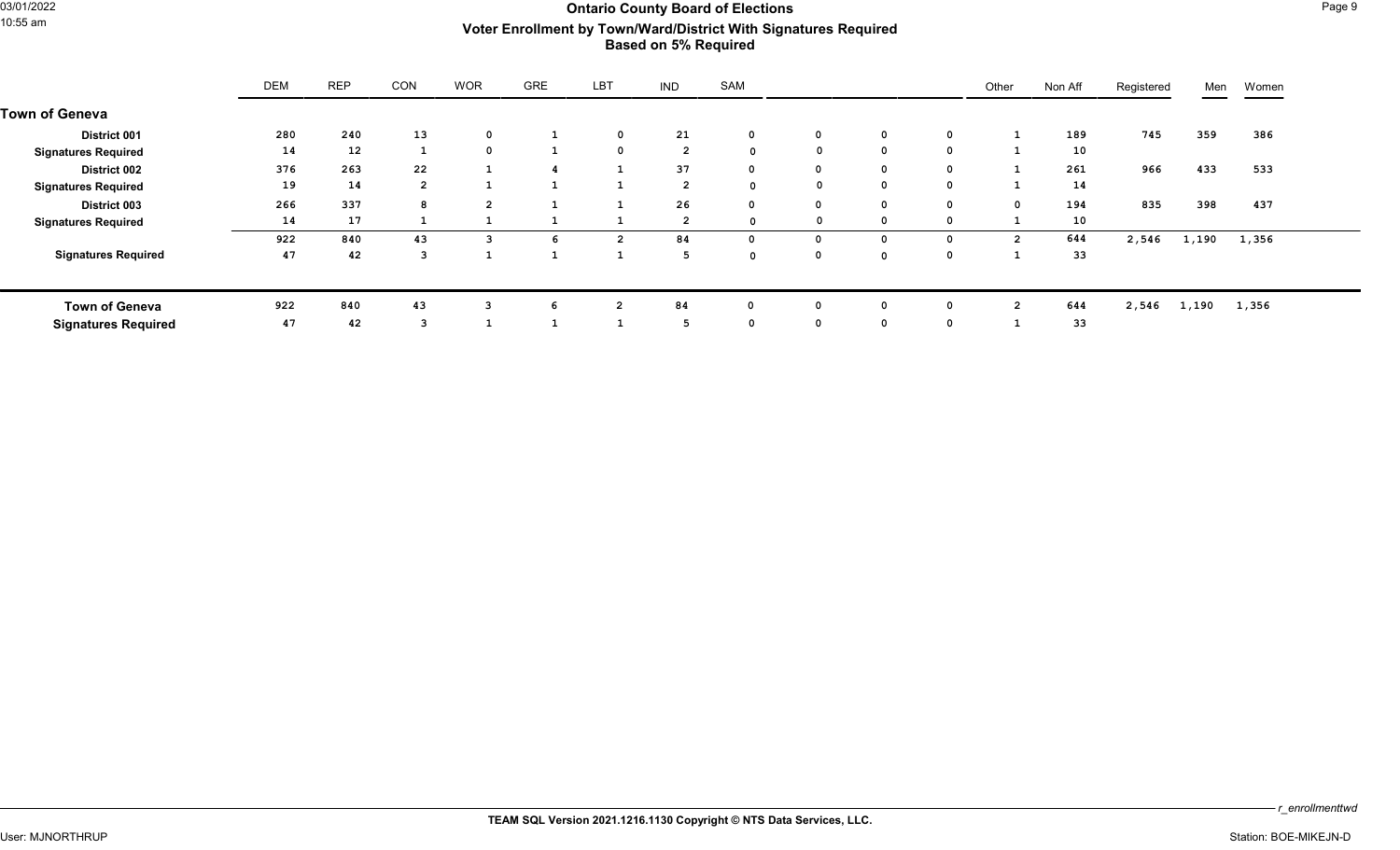## Ontario County Board of Elections<br>10:55 am **Mark Page 10**<br>10:55 am **Mark Provides Accounty Board Old Little Signatures Boquired** 10:55 am **Voter Enrollment by Town/Ward/District With Signatures Required Based on 5% Required**

|                            | <b>DEM</b> | <b>REP</b> | CON            | <b>WOR</b> | GRE            | LBT            | <b>IND</b>     | SAM         |              |              |          | Other       | Non Aff  | Registered | Men   | Women |
|----------------------------|------------|------------|----------------|------------|----------------|----------------|----------------|-------------|--------------|--------------|----------|-------------|----------|------------|-------|-------|
| Gorham                     |            |            |                |            |                |                |                |             |              |              |          |             |          |            |       |       |
| <b>District 001</b>        | 150        | 344        | 25             | 4          | $\overline{2}$ |                | 24             | 0           | $\mathbf{o}$ | $\mathbf 0$  | 0        |             | 162      | 716        | 343   | 373   |
| <b>Signatures Required</b> | 8          | 18         | $\overline{2}$ |            | 1              |                | $\overline{2}$ | $\Omega$    | $\mathbf 0$  | $\mathbf 0$  | 0        |             | <b>q</b> |            |       |       |
| <b>District 002</b>        | 147        | 360        | 28             |            | ÷              | $\overline{2}$ | 43             | 0           | $\mathbf{o}$ | $\mathbf{0}$ | 0        |             | 188      | 774        | 397   | 377   |
| <b>Signatures Required</b> | 8          | 18         | $\overline{2}$ |            | л.             |                | 3              | $\Omega$    | $\mathbf 0$  | $\mathbf{o}$ | 0        |             | 10       |            |       |       |
| <b>District 003</b>        | 219        | 276        | 27             |            | $\mathbf{2}$   |                | 44             | 0           | $\mathbf{o}$ | $\mathbf 0$  | 0        |             | 182      | 753        | 359   | 394   |
| <b>Signatures Required</b> | 11         | 14         | $\overline{2}$ |            |                |                | 3              | $\Omega$    | 0            | $\mathbf 0$  | 0        |             | 10       |            |       |       |
| <b>District 004</b>        | 163        | 269        | 12             |            | $\overline{2}$ |                | 23             | $\mathbf 0$ | $\mathbf{o}$ | $\mathbf 0$  | 0        | $\mathbf 0$ | 129      | 602        | 274   | 328   |
| <b>Signatures Required</b> |            | 14         |                |            |                |                | $\overline{2}$ |             | 0            | 0            |          |             |          |            |       |       |
|                            | 679        | 1,249      | 92             |            | $\overline{7}$ | 10             | 134            | 0           | $\mathbf{o}$ | 0            | $\Omega$ | 6           | 661      | 2,845      | 1,373 | 1,472 |
| <b>Signatures Required</b> | 34         | 63         | 5              |            |                |                | -7             | $\Omega$    | $\mathbf{o}$ | $\mathbf 0$  | 0        |             | 34       |            |       |       |
| Gorham                     | 679        | 1,249      | 92             |            |                | 10             | 134            |             | $\Omega$     | 0            |          | h           | 661      | 2,845      | 1,373 | 1,472 |
| <b>Signatures Required</b> | 34         | 63         | 5              |            |                |                | -7             | 0           | $\mathbf{o}$ | $\mathbf{o}$ | 0        |             | 34       |            |       |       |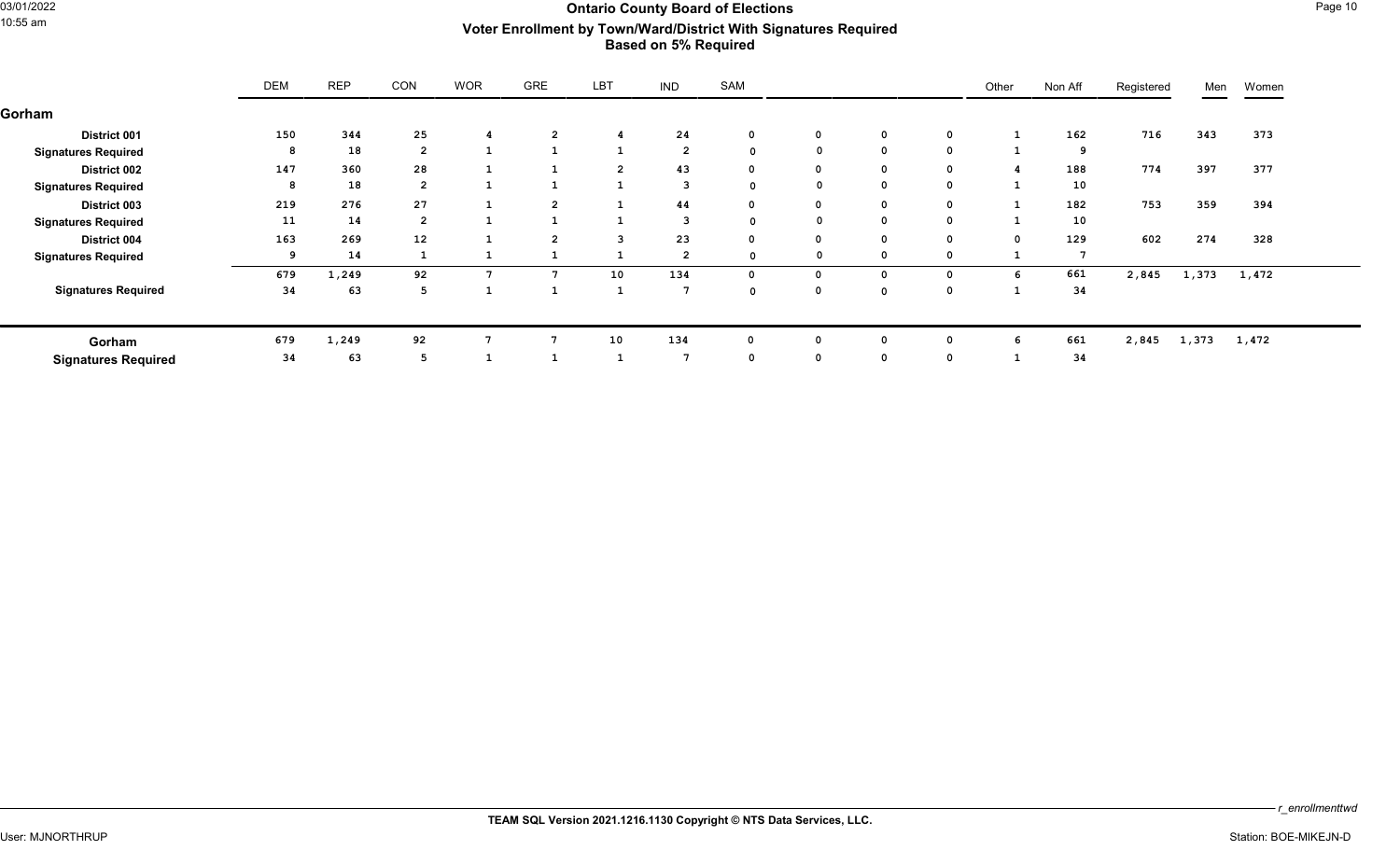## Ontario County Board of Elections<br>10:55 am **San Allian Street Board of School Actor Encollment by Town (March District With Signatures Boquired** 10:55 am **Voter Enrollment by Town/Ward/District With Signatures Required Based on 5% Required**

|                            | DEM               | <b>REP</b> | <b>CON</b>     | <b>WOR</b>     | <b>GRE</b>     | LBT          | <b>IND</b>                                                                                  | SAM          |              |              |             | Other        | Non Aff           | Registered | Men   | Women |
|----------------------------|-------------------|------------|----------------|----------------|----------------|--------------|---------------------------------------------------------------------------------------------|--------------|--------------|--------------|-------------|--------------|-------------------|------------|-------|-------|
| Hopewell                   |                   |            |                |                |                |              |                                                                                             |              |              |              |             |              |                   |            |       |       |
| <b>District 001</b>        | 223               | 427        | 20             |                |                | 6            | 42                                                                                          | $\mathbf 0$  | $\mathbf 0$  | $\mathbf 0$  | $\mathbf 0$ |              | 237               | 963        | 468   | 495   |
| <b>Signatures Required</b> | $12 \overline{ }$ | 22         |                |                | 1              | $\mathbf{1}$ | 3                                                                                           | $\mathbf 0$  |              | $\mathbf{o}$ | $\mathbf 0$ |              | 12                |            |       |       |
| <b>District 002</b>        | 91                | 172        | 6              | $\overline{2}$ | $\overline{2}$ | $\mathbf 0$  | 15                                                                                          | $\mathbf{0}$ | $\mathbf 0$  | $\mathbf{o}$ | $\mathbf 0$ | $\mathbf{o}$ | 109               | 397        | 207   | 190   |
| <b>Signatures Required</b> |                   | 9          |                |                | $\mathbf{1}$   | $\mathbf 0$  | - 11<br>$\mathbf{\mathbf{\mathbf{\mathbf{\mathbf{\mathbf{\mathbf{\mathbf{\mathbf{I}}}}}}}}$ | 0            |              | $\mathbf 0$  | $\mathbf 0$ |              | 6                 |            |       |       |
| District 003               | 230               | 303        | 26             |                | $\overline{2}$ | $^{\circ}$   | 45                                                                                          | $\mathbf 0$  | $\mathbf 0$  | $\mathbf 0$  | $\mathbf 0$ | $\mathbf{o}$ | 236               | 846        | 416   | 430   |
| <b>Signatures Required</b> | 12                | 16         | $\overline{2}$ |                |                |              | 3                                                                                           | 0            |              | $\mathbf 0$  | 0           |              | $12 \overline{ }$ |            |       |       |
|                            | 544               | 902        | 52             | 10             | 7              | 'n           | 102                                                                                         | 0            | <sup>0</sup> | $\mathbf 0$  | 0           |              | 582               | 2,206      | 1,091 | 1,115 |
| <b>Signatures Required</b> | 28                | 46         | 3              |                |                |              | 6                                                                                           | $\Omega$     | $\mathbf 0$  | $\mathbf 0$  | 0           |              | 30                |            |       |       |
|                            |                   |            |                |                |                |              |                                                                                             |              |              |              |             |              |                   |            |       |       |
| Hopewell                   | 544               | 902        | 52             | 10             | 7              | 6            | 102                                                                                         | $\mathbf{0}$ | $\Omega$     | 0            | 0           |              | 582               | 2,206      | 1,091 | 1,115 |
| <b>Signatures Required</b> | 28                | 46         | 3              |                |                |              | -6                                                                                          | $\mathbf 0$  | $\mathbf 0$  | $\mathbf 0$  | 0           |              | 30                |            |       |       |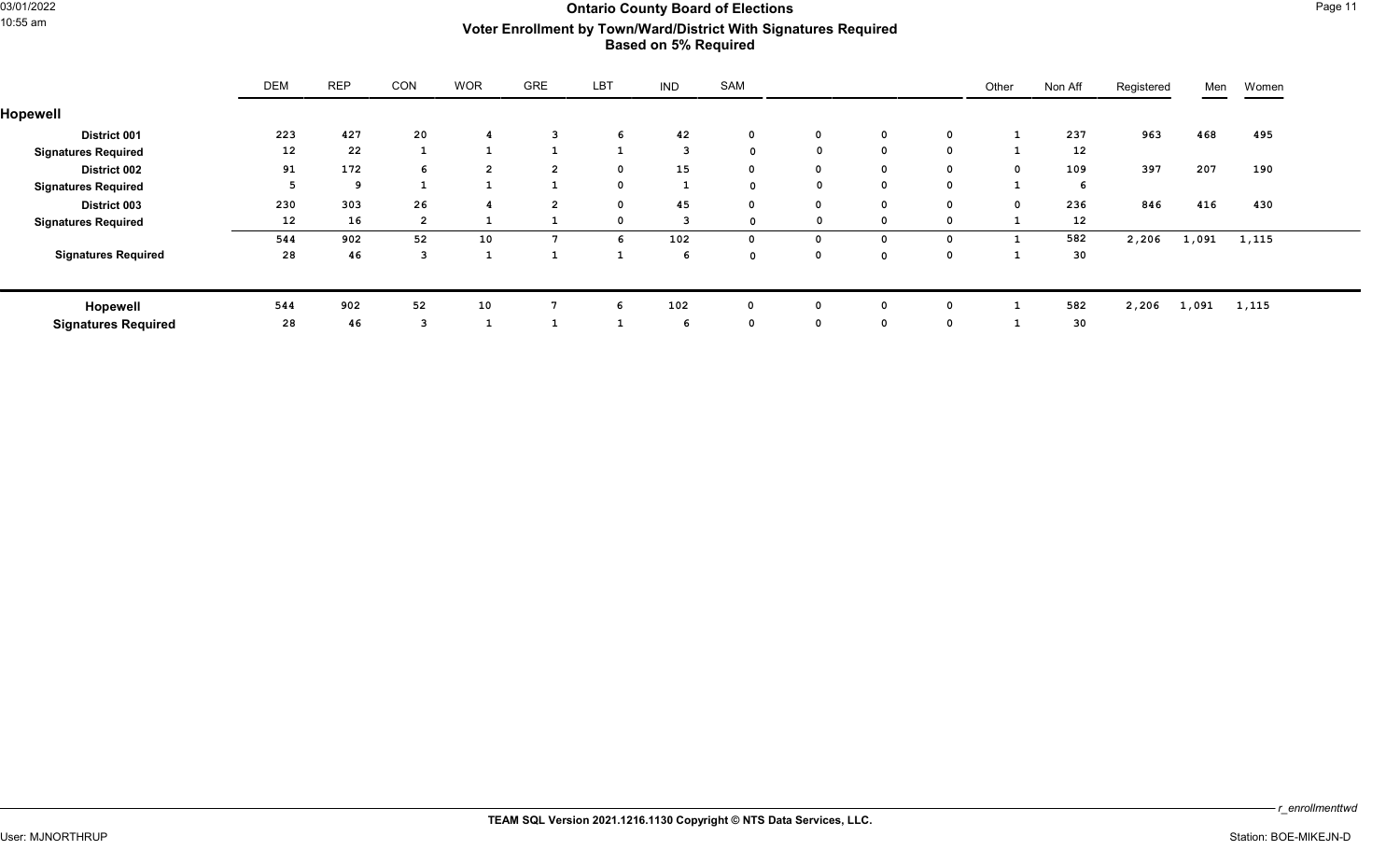### ontario County Board of Elections **County Board of Elections** Page 12<br>10:55 am **Mark Mark Mark Mark Descriptions** Page 12 **Mark Signature Boguired** 10:55 am **Voter Enrollment by Town/Ward/District With Signatures Required Based on 5% Required**

|                            | <b>DEM</b> | <b>REP</b> | CON            | <b>WOR</b>      | GRE                     | LBT            | <b>IND</b>              | SAM         |             |              |             | Other        | Non Aff | Registered | Men   | Women |
|----------------------------|------------|------------|----------------|-----------------|-------------------------|----------------|-------------------------|-------------|-------------|--------------|-------------|--------------|---------|------------|-------|-------|
| <b>Manchester</b>          |            |            |                |                 |                         |                |                         |             |             |              |             |              |         |            |       |       |
| District 001               | 285        | 324        | 28             | $7\phantom{.0}$ | $\overline{\mathbf{3}}$ | 6              | 46                      |             | 0           | $\mathbf 0$  | $\mathbf 0$ | $\mathbf 0$  | 242     | 941        | 407   | 534   |
| <b>Signatures Required</b> | 15         | 17         | $\overline{2}$ | $\mathbf{1}$    | <sup>1</sup>            | $\mathbf{1}$   | $\overline{\mathbf{3}}$ | $\mathbf 0$ | $\mathbf 0$ | $\mathbf 0$  | $^{\circ}$  | $\mathbf 0$  | 13      |            |       |       |
| District 002               | 155        | 197        | 10             | 7               | $\overline{2}$          | 0              | 25                      |             | $\Omega$    | 0            | 0           | 0            | 177     | 573        | 270   | 303   |
| <b>Signatures Required</b> | 8          | 10         | 1              | $\mathbf{1}$    | $\mathbf{1}$            | $\Omega$       | $\overline{2}$          | $\Omega$    | $\Omega$    | $\Omega$     | $\Omega$    | $\Omega$     | -9      |            |       |       |
| District 003               | 216        | 366        | 32             | 3               | 1                       | -1             | 29                      |             | $\Omega$    | $\mathbf 0$  | 0           | $\Omega$     | 244     | 892        | 415   | 477   |
| <b>Signatures Required</b> | 11         | 19         | $\overline{2}$ | $\mathbf{1}$    | 1                       | $\mathbf{1}$   | $\overline{2}$          | $\Omega$    | $\Omega$    | $\Omega$     | $^{\circ}$  | 0            | 13      |            |       |       |
| District 004               | 228        | 416        | 36             | 8               | 4                       | 5              | 56                      |             | $\Omega$    | $\mathbf 0$  | 0           |              | 314     | 1,068      | 502   | 566   |
| <b>Signatures Required</b> | 12         | 21         | $\overline{2}$ | $\mathbf{1}$    | 1                       | -1             | 3                       | 0           | $\Omega$    | $\mathbf{o}$ | 0           |              | 16      |            |       |       |
| District 005               | 132        | 169        | 9              | 6               | 3                       | $\overline{2}$ | 20                      |             | $\Omega$    | 0            | 0           | $\Omega$     | 120     | 461        | 189   | 272   |
| <b>Signatures Required</b> | 7          | -9         |                | 1               | $\mathbf{1}$            | 1              | 1                       | 0           | $\mathbf 0$ | $\Omega$     | 0           |              | 6       |            |       |       |
| District 006               | 213        | 203        | 14             | $\mathbf 0$     | $\overline{2}$          | 3              | 31                      |             | $\mathbf 0$ | $\mathbf 0$  | 0           | $\Omega$     | 188     | 654        | 319   | 335   |
| <b>Signatures Required</b> | 11         | 11         | 1              | $\mathbf 0$     | 1                       | $\mathbf{1}$   | $\overline{2}$          | $\Omega$    | $\Omega$    | $\Omega$     | 0           |              | 10      |            |       |       |
| <b>District 007</b>        | 163        | 194        | 8              | 5               | 1                       | 3              | 27                      |             | $\Omega$    | $\mathbf 0$  | 0           | $\mathbf 0$  | 170     | 571        | 268   | 303   |
| <b>Signatures Required</b> |            | 10         |                | -1              | $\mathbf{1}$            | -1             | $\overline{2}$          | $\Omega$    | $\mathbf 0$ | $\mathbf 0$  | 0           |              | -9      |            |       |       |
| District 008               | 181        | 212        | 17             | $\mathbf 0$     | 5                       | 3              | 36                      |             | $\mathbf 0$ | $\mathbf 0$  | 0           | $\Omega$     | 158     | 612        | 296   | 316   |
| <b>Signatures Required</b> | 10         | 11         | 1              | $\mathbf 0$     | 1                       | $\mathbf{1}$   | $\overline{2}$          | 0           | $\Omega$    | 0            | 0           |              |         |            |       |       |
|                            | 1,573      | 2,081      | 154            | 36              | 21                      | 23             | 270                     | 0           | $\mathbf 0$ | $\mathsf{o}$ | 0           | $\mathbf{1}$ | 1,613   | 5,772      | 2,666 | 3,106 |
| <b>Signatures Required</b> | 79         | 105        | 8              | $\overline{2}$  | $\overline{2}$          | $\overline{2}$ | 14                      | $\Omega$    | $\Omega$    | $\mathbf 0$  | $\mathbf 0$ |              | 81      |            |       |       |
| <b>Manchester</b>          | 1,573      | 2,081      | 154            | 36              | 21                      | 23             | 270                     | 0           | $^{\circ}$  | $\mathbf 0$  | 0           |              | 1,613   | 5,772      | 2,666 | 3,106 |
| <b>Signatures Required</b> | 79         | 105        | 8              | $\overline{2}$  | $\overline{2}$          | $\overline{2}$ | 14                      |             | $\Omega$    | $\Omega$     | $^{\circ}$  |              | 81      |            |       |       |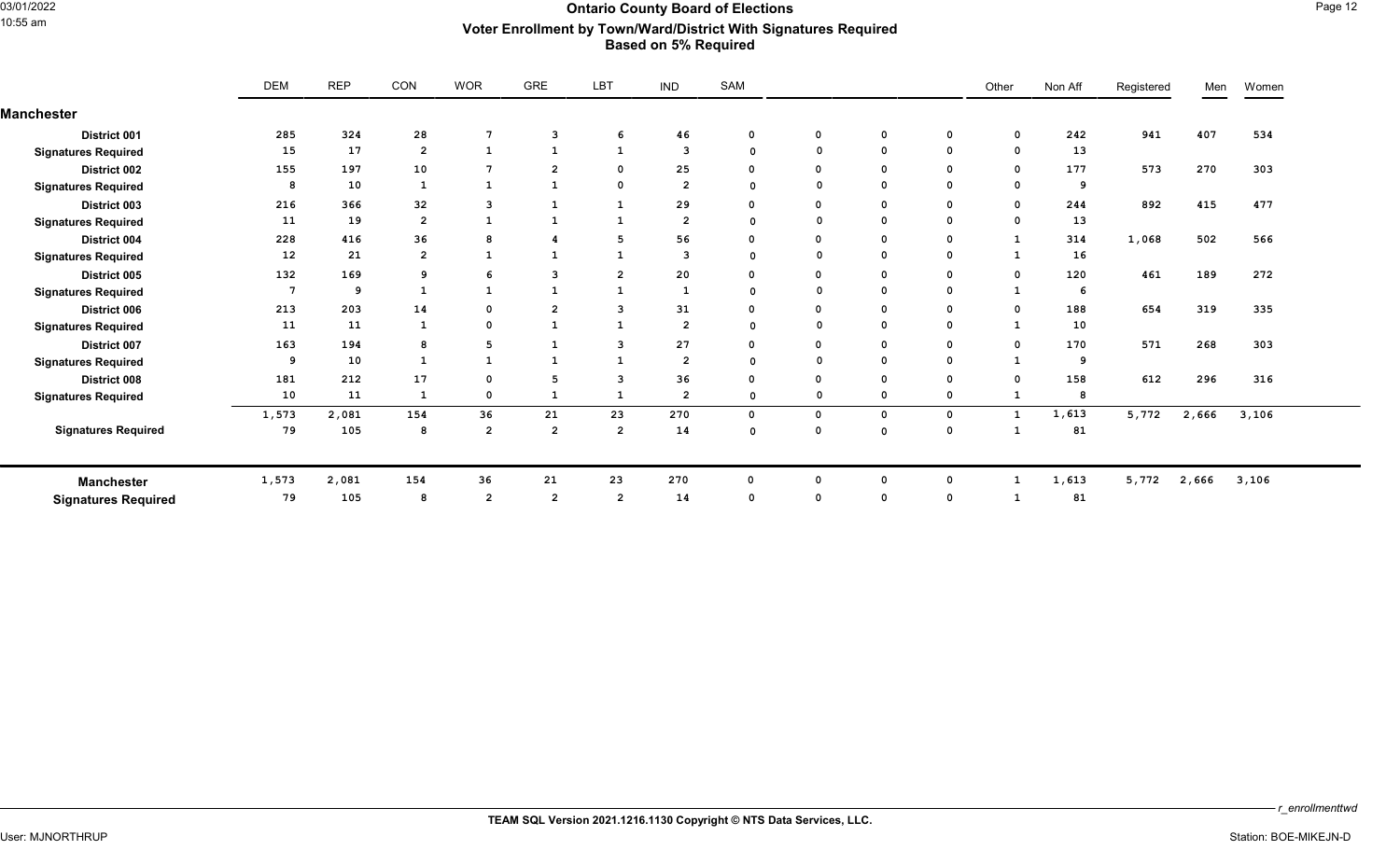## Ontario County Board of Elections<br>10:55 am **Mark Page 13**<br>10:55 am **Mark Providence Accounty Actor Encollment by Town (March District With Signatures Boquired** 10:55 am **Voter Enrollment by Town/Ward/District With Signatures Required Based on 5% Required**

|                            | <b>DEM</b> | <b>REP</b> | CON            | <b>WOR</b>     | <b>GRE</b>     | <b>LBT</b> | <b>IND</b> | SAM         |              |              |          | Other | Non Aff | Registered | Men | Women |
|----------------------------|------------|------------|----------------|----------------|----------------|------------|------------|-------------|--------------|--------------|----------|-------|---------|------------|-----|-------|
| <b>Naples</b>              |            |            |                |                |                |            |            |             |              |              |          |       |         |            |     |       |
| <b>District 001</b>        | 379        | 497        | 28             | $\overline{2}$ | $\overline{2}$ |            | 55         | $\mathbf 0$ | $\mathbf{0}$ | $\mathbf 0$  | 0        | 0     | 305     | 1,275      | 614 | 661   |
| <b>Signatures Required</b> | 19         | 25         | $\overline{2}$ |                |                |            | n,         | $\sim$      | 0            | $^{\circ}$   | $\Omega$ |       | 16      |            |     |       |
| <b>District 002</b>        | 125        | 199        | 14             | 3              |                | 3          | 17         | $\Omega$    | $\mathbf 0$  | $\mathbf 0$  | 0        |       | 100     | 463        | 230 | 233   |
| <b>Signatures Required</b> |            | 10         |                |                |                |            |            | $\sim$      | $^{\circ}$   | $\mathbf 0$  | 0        |       |         |            |     |       |
|                            | 504        | 696        | 42             | -5.            | 3              | 10         | 72         | $\Omega$    | $^{\circ}$   | $\mathbf{o}$ | $\Omega$ |       | 405     | 1,738      | 844 | 894   |
| <b>Signatures Required</b> | 26         | 35         |                |                |                |            |            | $\sim$      | $\mathbf 0$  | $\Omega$     |          |       | 21      |            |     |       |
|                            |            |            |                |                |                |            |            |             |              |              |          |       |         |            |     |       |
| <b>Naples</b>              | 504        | 696        | 42             |                | 3              | 10         | 72         |             | $^{\circ}$   | $^{\circ}$   |          |       | 405     | 1,738      | 844 | 894   |
| <b>Signatures Required</b> | 26         | 35         |                |                |                |            |            | $\Omega$    | $\mathbf 0$  | $\mathbf 0$  | 0        |       | 21      |            |     |       |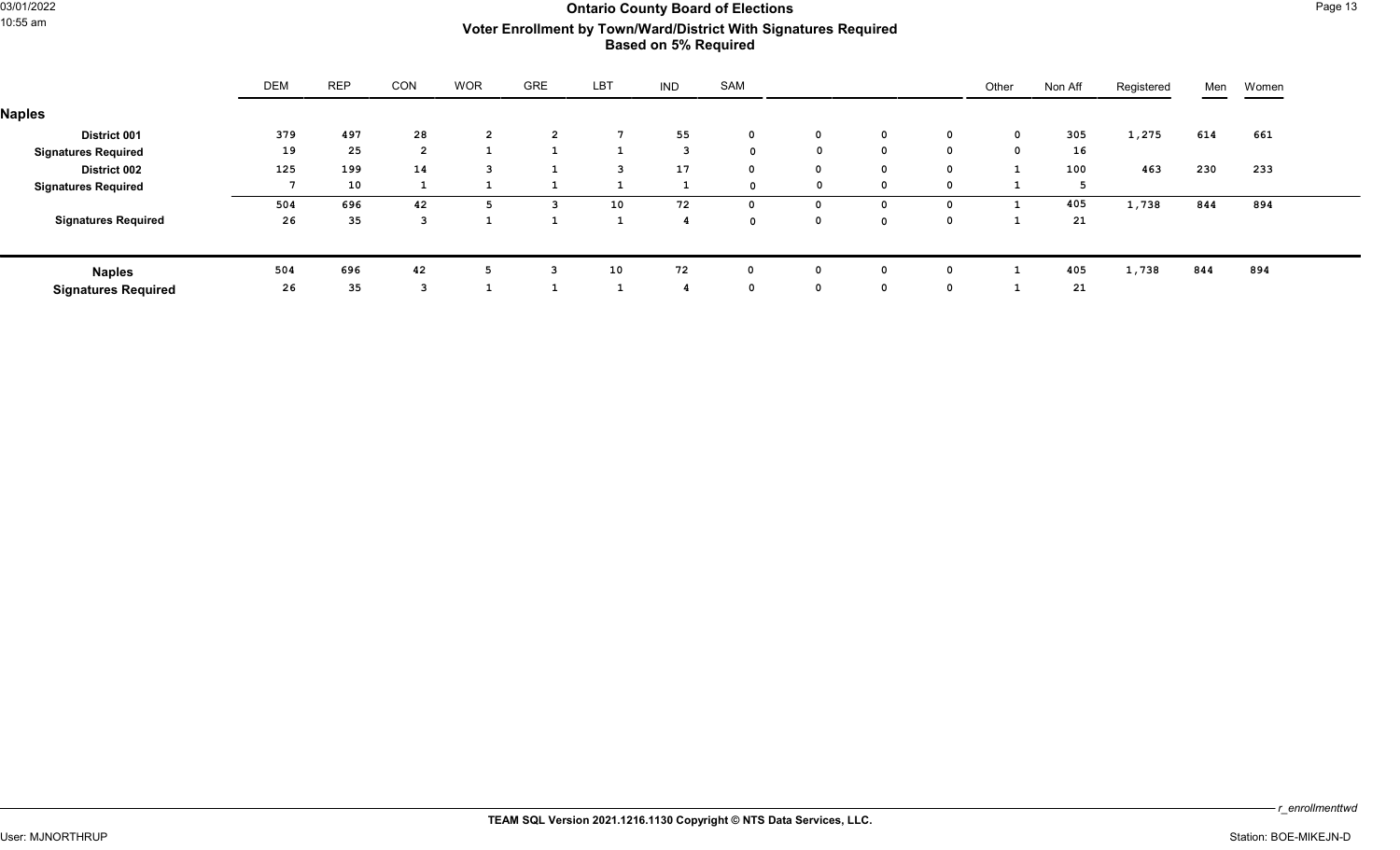### Ontario County Board of Elections<br>10:55 am **Mark Page 14**<br>10:55 am **Mark Providence Accounty Actor Encollment by Town (March District With Signatures Boquired** 10:55 am **Voter Enrollment by Town/Ward/District With Signatures Required Based on 5% Required**

|                            | <b>DEM</b> | <b>REP</b> | CON            | <b>WOR</b>     | <b>GRE</b>     | LBT            | <b>IND</b>     | SAM         |              |              |             | Other        | Non Aff           | Registered | Men   | Women |
|----------------------------|------------|------------|----------------|----------------|----------------|----------------|----------------|-------------|--------------|--------------|-------------|--------------|-------------------|------------|-------|-------|
| <b>Phelps</b>              |            |            |                |                |                |                |                |             |              |              |             |              |                   |            |       |       |
| District 001               | 240        | 315        | 19             | $\mathbf{1}$   | $\overline{2}$ | 3              | 37             | 0           | $\mathbf 0$  | $\mathbf 0$  | 0           | $\mathbf{o}$ | 205               | 822        | 400   | 422   |
| <b>Signatures Required</b> | 12         | 16         |                | $\mathbf{1}$   | -1             |                | $\overline{2}$ | $\Omega$    |              | $\mathbf 0$  | 0           |              | 11                |            |       |       |
| District 002               | 174        | 382        | 20             | 3              | 0              |                | 32             | $\Omega$    | 0            | $\mathbf 0$  | 0           | $\Omega$     | 198               | 813        | 381   | 432   |
| <b>Signatures Required</b> | -9         | 20         |                | $\mathbf{1}$   | $\mathbf 0$    |                | $\overline{2}$ | $\Omega$    |              | $\mathbf 0$  | 0           | $\Omega$     | 10                |            |       |       |
| District 003               | 203        | 315        | 22             | $\overline{2}$ | $\mathbf{1}$   | 3              | 43             | $\Omega$    | $\mathbf{o}$ | $\mathbf 0$  | 0           | $\mathbf 0$  | 175               | 764        | 368   | 396   |
| <b>Signatures Required</b> | 11         | 16         | $\overline{2}$ | $\mathbf{1}$   | -1             |                | 3              | $\Omega$    |              | $\mathbf{o}$ | 0           |              | 9                 |            |       |       |
| District 004               | 185        | 346        | 23             | $\overline{2}$ | 3              |                | 44             | $\Omega$    | 0            | $\mathbf 0$  | 0           | $\mathbf 0$  | 223               | 830        | 393   | 437   |
| <b>Signatures Required</b> | 10         | 18         | $\overline{2}$ | $\mathbf{1}$   | $\mathbf{1}$   |                | 3              | $\Omega$    |              | $\mathbf{o}$ | 0           | $\Omega$     | $12 \overline{ }$ |            |       |       |
| District 005               | 171        | 301        | 19             | 3              | 3              | $\overline{2}$ | 28             | $\Omega$    | $\mathbf 0$  | $\mathbf 0$  | 0           | $\mathbf{1}$ | 175               | 703        | 332   | 371   |
| <b>Signatures Required</b> | 9          | 16         |                |                |                |                | $\overline{2}$ | $\Omega$    |              | $\mathbf 0$  | $\mathbf 0$ |              | ۰q                |            |       |       |
| District 006               | 132        | 338        | 10             | 3              | $\overline{2}$ |                | 21             | $\Omega$    | $\mathbf 0$  | $\mathbf 0$  | $\mathbf 0$ | $\mathbf 0$  | 170               | 677        | 333   | 344   |
| <b>Signatures Required</b> |            | 17         |                |                | -1             |                | $\overline{2}$ | $\Omega$    |              | 0            | 0           |              | 9                 |            |       |       |
|                            | 1,105      | 1,997      | 113            | 14             | 11             | 17             | 205            | $\mathbf 0$ | $\mathbf 0$  | $\mathbf 0$  | $\mathbf 0$ |              | 1,146             | 4,609      | 2,207 | 2,402 |
| <b>Signatures Required</b> | 56         | 100        | 6              | $\mathbf{1}$   | $\mathbf{1}$   |                | 11             | $\Omega$    | $\mathbf 0$  | $\Omega$     | 0           |              | 58                |            |       |       |
| <b>Phelps</b>              | 1,105      | 1,997      | 113            | 14             | 11             | 17             | 205            | $\Omega$    | 0            | $\mathbf 0$  | 0           |              | 1,146             | 4,609      | 2,207 | 2,402 |
| <b>Signatures Required</b> | 56         | 100        | 6              |                | $\mathbf{1}$   |                | 11             | $\Omega$    | 0            | $\Omega$     | 0           |              | 58                |            |       |       |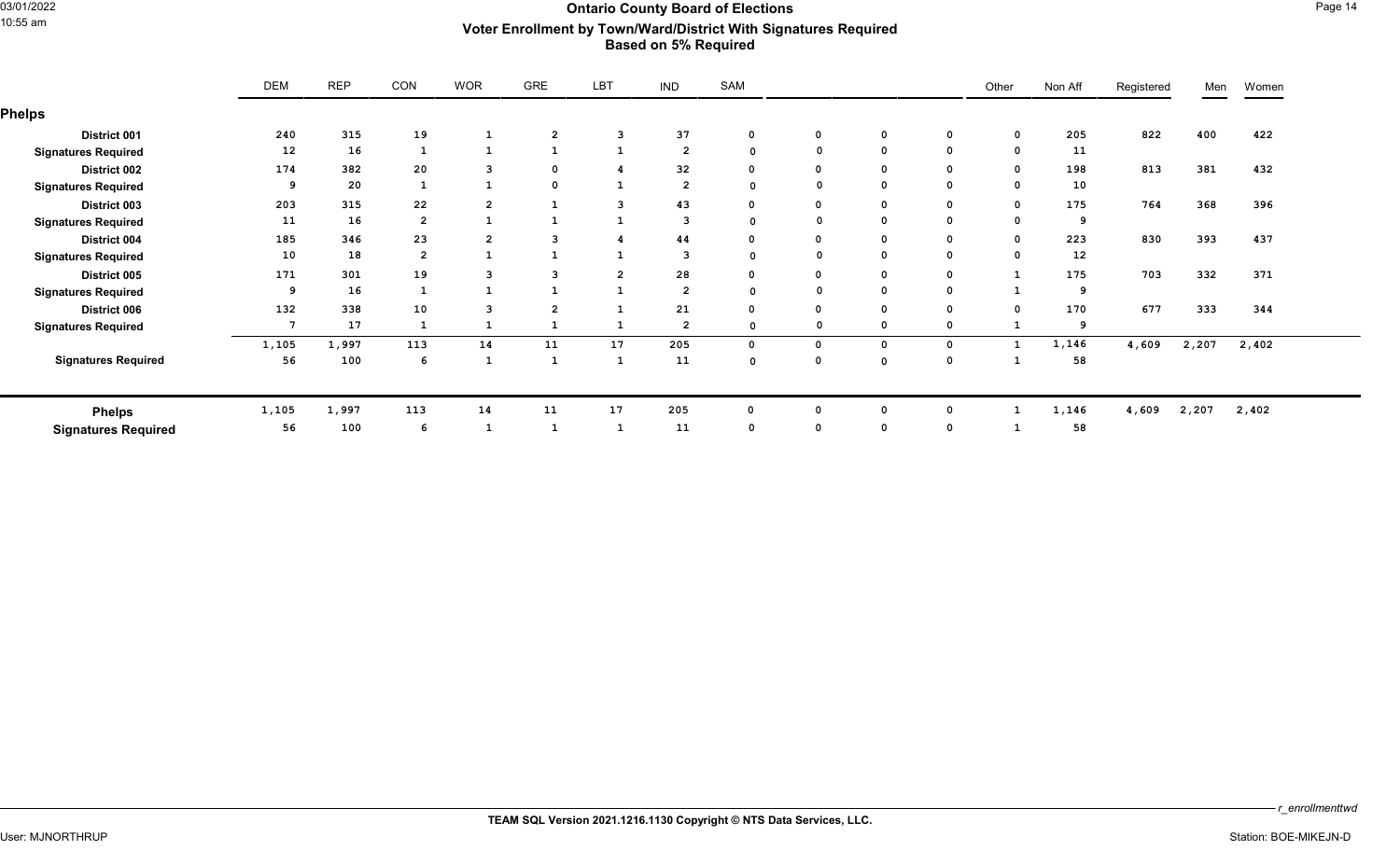## Ontario County Board of Elections<br>10:55 am **Mark Page 15**<br>10:55 am **Mark Providence Accounty Actor Encollment by Town (March District With Signatures Boquired** 10:55 am **Voter Enrollment by Town/Ward/District With Signatures Required Based on 5% Required**

| Richmond                   | DEM | <b>REP</b> | <b>CON</b>     | <b>WOR</b>     | <b>GRE</b>     | LBT            | <b>IND</b>     | SAM          |              |              |             | Other        | Non Aff | Registered | Men   | Women |
|----------------------------|-----|------------|----------------|----------------|----------------|----------------|----------------|--------------|--------------|--------------|-------------|--------------|---------|------------|-------|-------|
|                            |     |            |                |                |                |                |                |              |              |              |             |              |         |            |       |       |
| <b>District 001</b>        | 172 | 285        | 7              | $\overline{2}$ | $\overline{2}$ | $\overline{2}$ | 34             | $\mathbf 0$  | $\mathbf 0$  | $\mathbf 0$  | $\mathbf 0$ | $\mathbf{o}$ | 174     | 678        | 333   | 345   |
| <b>Signatures Required</b> | 9   | 15         |                |                | $\mathbf{1}$   |                | $\overline{2}$ | 0            |              | $\mathbf{o}$ | $\mathbf 0$ | $\mathbf 0$  | 9       |            |       |       |
| <b>District 002</b>        | 178 | 325        | 22             | $\mathbf 0$    | $\overline{2}$ | $\overline{2}$ | 38             | $\mathbf 0$  | $\mathbf 0$  | $\mathbf 0$  | $\mathbf 0$ | $\mathbf 0$  | 201     | 768        | 388   | 380   |
| <b>Signatures Required</b> | 9   | 17         | $\overline{2}$ | 0              |                |                | $\overline{2}$ | 0            |              | $\mathbf 0$  | 0           | $\mathbf 0$  | 11      |            |       |       |
| District 003               | 209 | 457        | 26             | 5              |                | з              | 42             | $\mathbf{0}$ | $\mathbf 0$  | $\mathbf 0$  | $\mathbf 0$ |              | 254     | 1,001      | 496   | 505   |
| <b>Signatures Required</b> | 11  | 23         | $\overline{2}$ |                |                |                | 3              | 0            |              | 0            | 0           |              | 13      |            |       |       |
|                            | 559 | 1,067      | 55             |                | 8              |                | 114            | 0            | <sup>0</sup> | $\mathbf 0$  | 0           |              | 629     | 2,447      | 1,217 | 1,230 |
| <b>Signatures Required</b> | 28  | 54         | 3              |                |                |                | -6             | $\mathbf 0$  | $\mathbf 0$  | $\mathbf 0$  | 0           |              | 32      |            |       |       |
| Richmond                   | 559 | 1,067      | 55             |                | 8              |                | 114            | 0            | $\Omega$     | 0            | 0           |              | 629     | 2,447      | 1,217 | 1,230 |
| <b>Signatures Required</b> | 28  | 54         | 3              |                | 1              |                | -6             | $\mathbf 0$  | $\mathbf 0$  | $\mathbf 0$  | 0           |              | 32      |            |       |       |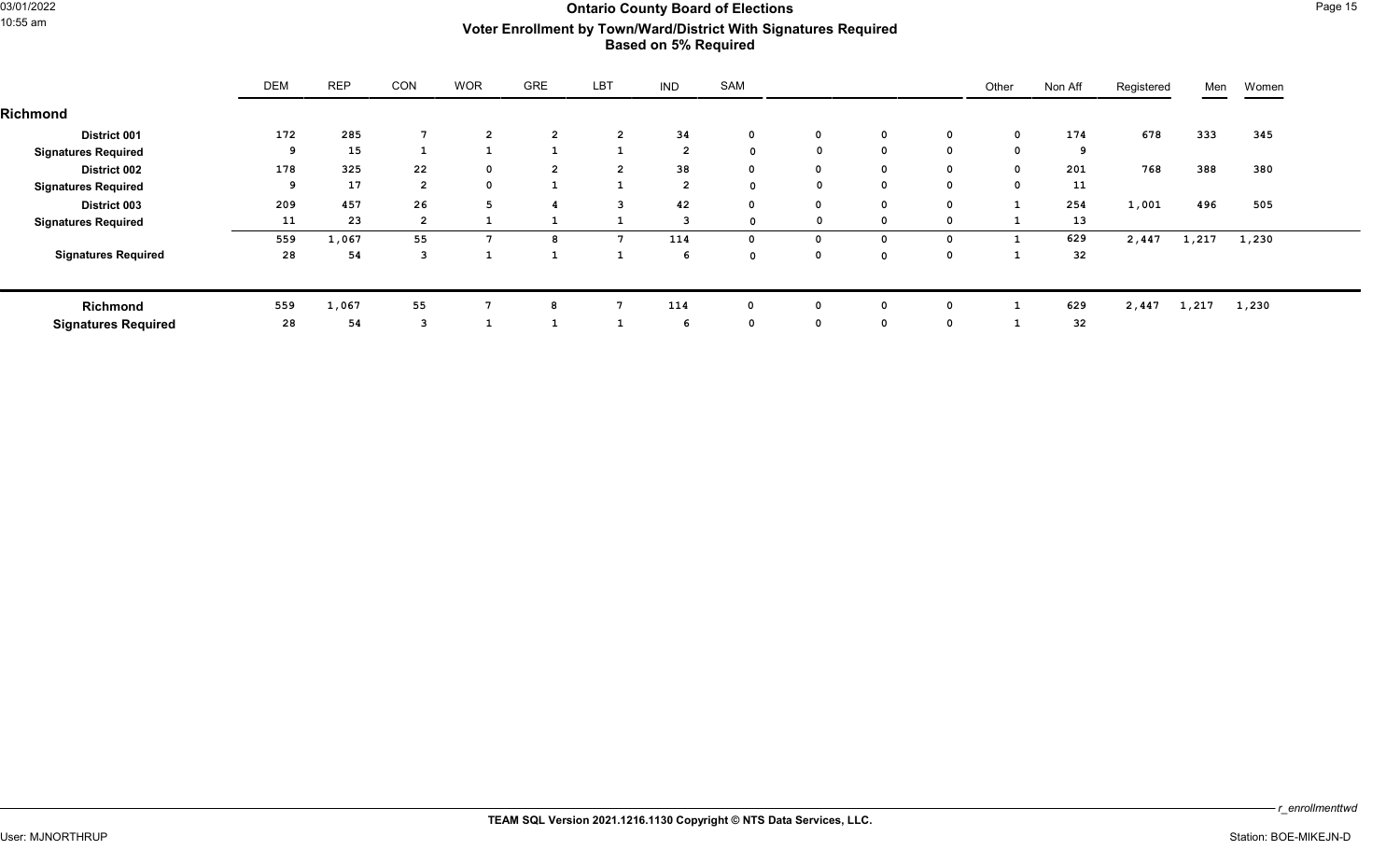## Ontario County Board of Elections<br>10:55 am **Mark Page 16**<br>10:55 am **Mark Providence Accounty Actor Encollment by Town (March District With Signatures Boquired** 10:55 am **Voter Enrollment by Town/Ward/District With Signatures Required Based on 5% Required**

|                            | <b>DEM</b>     | <b>REP</b> | CON            | <b>WOR</b>     | <b>GRE</b>   | LBT            | <b>IND</b>     | SAM          |             |              |   | Other          | Non Aff | Registered | Men | Women |
|----------------------------|----------------|------------|----------------|----------------|--------------|----------------|----------------|--------------|-------------|--------------|---|----------------|---------|------------|-----|-------|
| Seneca                     |                |            |                |                |              |                |                |              |             |              |   |                |         |            |     |       |
| <b>District 001</b>        | 90             | 215        | 10             | $\overline{2}$ |              | $\overline{2}$ | 24             | $\mathbf 0$  | 0           | 0            |   |                | 104     | 449        | 218 | 231   |
| <b>Signatures Required</b> | 5              | 11         |                | -1             | $\mathbf{1}$ |                | $\overline{2}$ | $\mathbf 0$  | $\mathbf 0$ | $\mathbf{o}$ | 0 | ᆠ              | 6       |            |     |       |
| <b>District 002</b>        | 135            | 305        | 5              | 4              | 4            | 5              | 28             | $\mathbf{0}$ | $\mathbf 0$ | $\mathbf{o}$ | 0 | $\mathbf{3}$   | 132     | 621        | 308 | 313   |
| <b>Signatures Required</b> | $\overline{ }$ | 16         |                | <b>T</b>       | 1            |                | $\overline{2}$ | $\mathbf 0$  | 0           | $\mathbf 0$  |   |                | 7       |            |     |       |
| District 003               | 176            | 304        | 12             | 3              | $\mathbf 0$  | 3              | 31             | $\mathbf{0}$ | 0           | $\mathbf 0$  |   | $\Omega$       | 189     | 718        | 344 | 374   |
| <b>Signatures Required</b> | 9              | 16         |                |                | $\mathbf 0$  |                | $\overline{2}$ | $\Omega$     | 0           | $\mathbf 0$  |   |                | 10      |            |     |       |
|                            | 401            | 824        | 27             | ٩              | 5            | 10             | 83             | 0            | 0           | $\mathbf 0$  |   |                | 425     | 1,788      | 870 | 918   |
| <b>Signatures Required</b> | 21             | 42         | $\overline{2}$ | <b>.</b>       | 1            |                | 5              | $\Omega$     | 0           | $\mathbf{0}$ |   | <u>. на та</u> | 22      |            |     |       |
| Seneca                     | 401            | 824        | 27             | -9             | 5            | 10             | 83             | 0            | 0           | $\Omega$     |   |                | 425     | 1,788      | 870 | 918   |
| <b>Signatures Required</b> | 21             | 42         | $\overline{2}$ |                |              |                | 5              | $\mathbf 0$  | $\mathbf 0$ | $\mathbf 0$  |   |                | 22      |            |     |       |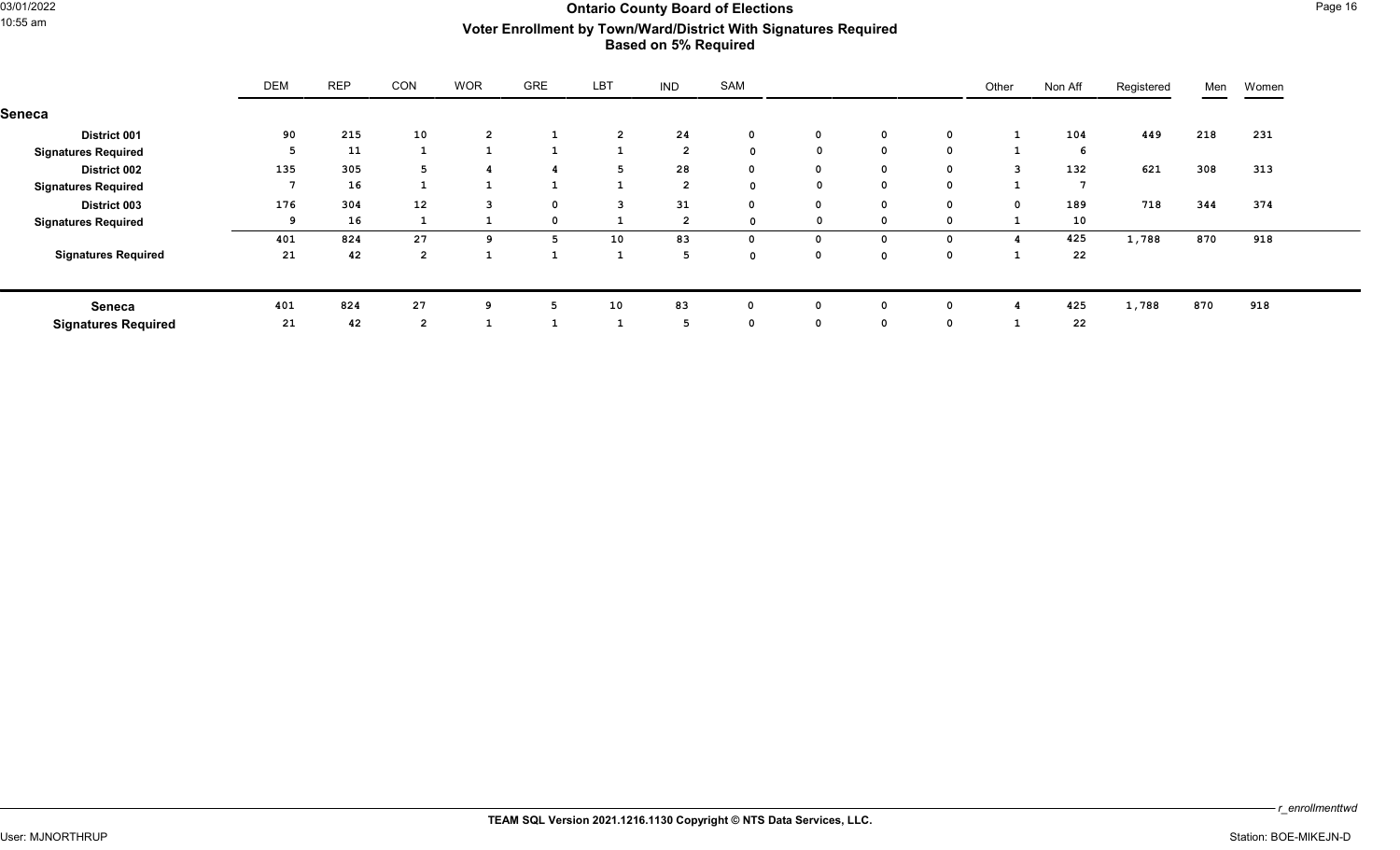## of the County Board of Elections **County Board of Elections** Page 17<br>10:55 am **Mark Standard District Mith Signatures Boquired** 10:55 am **Voter Enrollment by Town/Ward/District With Signatures Required Based on 5% Required**

|                            | <b>DEM</b> | <b>REP</b> | CON | <b>WOR</b>     | GRE | <b>LBT</b>     | <b>IND</b>     | SAM         |              |             |          | Other | Non Aff | Registered | Men | Women |
|----------------------------|------------|------------|-----|----------------|-----|----------------|----------------|-------------|--------------|-------------|----------|-------|---------|------------|-----|-------|
| <b>S</b> Bristol           |            |            |     |                |     |                |                |             |              |             |          |       |         |            |     |       |
| <b>District 001</b>        | 203        | 251        | 10  | $\overline{2}$ | 4   | $\overline{2}$ | 24             | $\mathbf 0$ | $\mathbf 0$  | $\mathbf 0$ | 0        | 0     | 176     | 672        | 332 | 340   |
| <b>Signatures Required</b> | 11         | 13         |     |                |     |                | $\overline{2}$ | $\Omega$    | $^{\circ}$   | $^{\circ}$  | $\Omega$ |       | 9       |            |     |       |
| <b>District 002</b>        | 203        | 297        | 31  | $\Omega$       | 6   | $\overline{2}$ | 42             | $\mathbf 0$ | $\mathbf{0}$ | $^{\circ}$  | 0        |       | 174     | 756        | 395 | 361   |
| <b>Signatures Required</b> | 11         | 15         | ຳ   | $\Omega$       |     |                | 3              | $\sim$      | $^{\circ}$   | $\mathbf 0$ | $\Omega$ |       | 9       |            |     |       |
|                            | 406        | 548        | 41  | $\overline{2}$ | 10  |                | 66             | $\Omega$    | 0            | 0           |          |       | 350     | 1,428      | 727 | 701   |
| <b>Signatures Required</b> | 21         | 28         |     |                |     |                |                | $\sim$      | $^{\circ}$   | $\mathbf 0$ |          |       | 18      |            |     |       |
|                            |            |            |     |                |     |                |                |             |              |             |          |       |         |            |     |       |
| <b>S</b> Bristol           | 406        | 548        | 41  | $\overline{2}$ | 10  |                | 66             |             |              | 0           |          |       | 350     | 1,428      | 727 | 701   |
| <b>Signatures Required</b> | 21         | 28         |     |                |     |                |                | $\Omega$    | $\mathbf{0}$ | $\mathbf 0$ | 0        |       | 18      |            |     |       |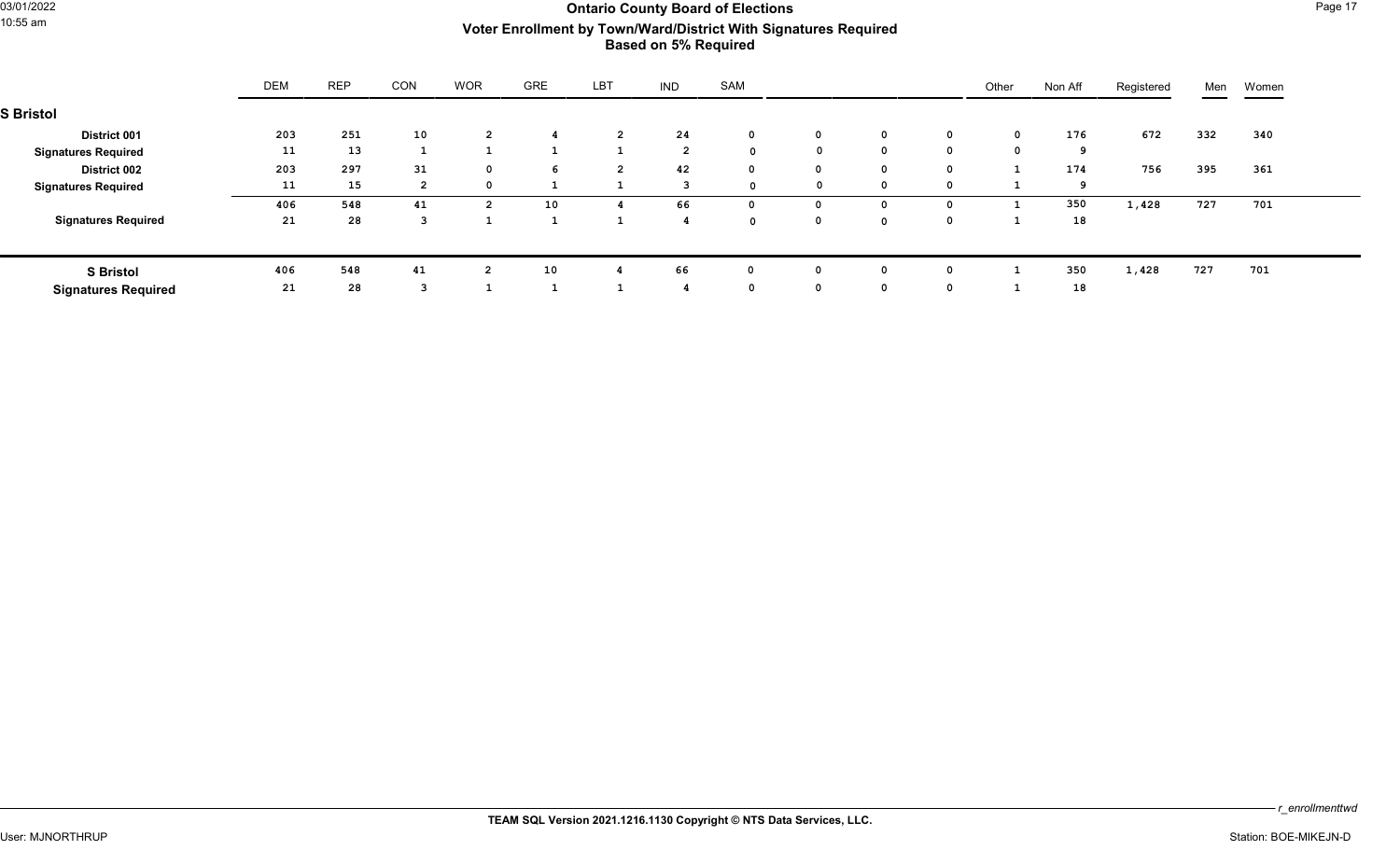### Ontario County Board of Elections<br>10:55 am **Mark Page 18**<br>10:55 am **Mark Providence Accounty Mark Power Mith Signatures Boquired** 10:55 am **Voter Enrollment by Town/Ward/District With Signatures Required Based on 5% Required**

|                            | <b>DEM</b> |       | <b>REP</b>        |                         |                |                |                |              |              |              | CON         | <b>WOR</b>   | GRE               | LBT    | <b>IND</b> | SAM   |  |  |  | Other | Non Aff | Registered | Men | Women |
|----------------------------|------------|-------|-------------------|-------------------------|----------------|----------------|----------------|--------------|--------------|--------------|-------------|--------------|-------------------|--------|------------|-------|--|--|--|-------|---------|------------|-----|-------|
| Victor                     |            |       |                   |                         |                |                |                |              |              |              |             |              |                   |        |            |       |  |  |  |       |         |            |     |       |
| District 001               | 266        | 427   | 16                | $\mathbf{1}$            | $\mathbf 0$    | 1              | 36             | $\mathbf 0$  | $\mathbf{o}$ | $\mathbf 0$  | $\mathbf 0$ | $\mathbf{o}$ | 246               | 993    | 501        | 492   |  |  |  |       |         |            |     |       |
| <b>Signatures Required</b> | 14         | 22    | 1                 | $\mathbf{1}$            | $\mathbf 0$    | 1              | $\overline{2}$ | $\Omega$     | $\Omega$     | $\mathsf{o}$ | $\mathbf 0$ | $\mathbf 0$  | 13                |        |            |       |  |  |  |       |         |            |     |       |
| District 002               | 276        | 511   | 10                | $\overline{\mathbf{3}}$ | $\mathbf 0$    | 3              | 50             | $\Omega$     | 0            | $\mathbf 0$  | $\mathbf 0$ | 1            | 282               | 1,136  | 558        | 578   |  |  |  |       |         |            |     |       |
| <b>Signatures Required</b> | 14         | 26    | 1                 | $\mathbf{1}$            | $\mathbf 0$    | $\mathbf{1}$   | 3              | $\Omega$     | $\Omega$     | $\mathbf 0$  | $\Omega$    | $\mathbf{1}$ | 15                |        |            |       |  |  |  |       |         |            |     |       |
| District 003               | 272        | 332   | 11                | $\mathbf 0$             | $\overline{2}$ | 4              | 35             | $\Omega$     | $\Omega$     | $\mathbf{o}$ | 0           | $\mathbf{o}$ | 255               | 911    | 450        | 461   |  |  |  |       |         |            |     |       |
| <b>Signatures Required</b> | 14         | 17    | 1                 | $\mathbf 0$             | <b>1</b>       | 1              | $\overline{2}$ | $\Omega$     | $\Omega$     | $\mathbf{o}$ | $\mathbf 0$ | <sup>1</sup> | 13                |        |            |       |  |  |  |       |         |            |     |       |
| District 004               | 251        | 295   | 19                | 1                       | $\mathbf{1}$   | 3              | 39             | $\Omega$     | $\Omega$     | $\mathbf 0$  | $\mathbf 0$ | $\mathbf 0$  | 236               | 845    | 420        | 425   |  |  |  |       |         |            |     |       |
| <b>Signatures Required</b> | 13         | 15    | 1                 | $\mathbf{1}$            | <b>1</b>       | 1              | $\overline{2}$ | $\Omega$     | $\Omega$     | $\mathbf 0$  | $\mathbf 0$ | 1            | 12                |        |            |       |  |  |  |       |         |            |     |       |
| District 005               | 410        | 581   | 16                | 1                       | $\mathbf{1}$   | $\overline{2}$ | 54             | $\Omega$     | $\mathbf 0$  | $\mathbf 0$  | $\mathbf 0$ | $\mathbf 0$  | 343               | 1,408  | 678        | 730   |  |  |  |       |         |            |     |       |
| <b>Signatures Required</b> | 21         | 30    | 1                 | $\mathbf{1}$            | $\mathbf{1}$   | 1              | 3              | $\Omega$     | $\Omega$     | $\mathbf 0$  | $\mathbf 0$ | 1            | 18                |        |            |       |  |  |  |       |         |            |     |       |
| District 006               | 302        | 400   | 26                | $\overline{2}$          | $\mathbf 0$    | 6              | 50             | $\Omega$     | 0            | $\mathbf 0$  | $\mathbf 0$ | $\mathbf{o}$ | 257               | 1,043  | 524        | 519   |  |  |  |       |         |            |     |       |
| <b>Signatures Required</b> | 16         | 20    | $\overline{2}$    | $\mathbf{1}$            | $\mathbf 0$    | 1              | 3              | $\Omega$     | $\Omega$     | $\mathbf{o}$ | $\Omega$    | $\mathbf{1}$ | 13                |        |            |       |  |  |  |       |         |            |     |       |
| <b>District 007</b>        | 354        | 390   | 15                | $\mathbf{1}$            | $\overline{2}$ | 6              | 50             | $\Omega$     | $\Omega$     | $\mathbf 0$  | $\mathbf 0$ | $\mathbf 0$  | 298               | 1,116  | 509        | 607   |  |  |  |       |         |            |     |       |
| <b>Signatures Required</b> | 18         | 20    | 1                 | 1                       | <b>1</b>       | 1              | 3              | $\Omega$     | $\Omega$     | $\mathbf{o}$ | $\mathbf 0$ | 1            | 15                |        |            |       |  |  |  |       |         |            |     |       |
| <b>District 008</b>        | 375        | 332   | 17                | <sup>1</sup>            | $\mathbf{1}$   | 5              | 39             | $\Omega$     | 0            | $\mathbf{o}$ | 0           | $\mathbf 0$  | 260               | 1,030  | 424        | 606   |  |  |  |       |         |            |     |       |
| <b>Signatures Required</b> | 19         | 17    | 1                 | $\mathbf{1}$            | $\mathbf{1}$   | $\mathbf{1}$   | $\overline{2}$ | $\Omega$     | $\Omega$     | $\mathbf 0$  | $\mathbf 0$ | 1            | 13                |        |            |       |  |  |  |       |         |            |     |       |
| District 009               | 292        | 406   | $12 \overline{ }$ | $\mathbf{1}$            | $\mathbf 0$    | 1              | 38             | $\Omega$     | $\Omega$     | $\mathbf 0$  | $\mathbf 0$ | $\mathbf 0$  | 259               | 1,009  | 477        | 532   |  |  |  |       |         |            |     |       |
| <b>Signatures Required</b> | 15         | 21    | 1                 | $\mathbf{1}$            | $\mathbf 0$    | 1              | $\overline{2}$ | $\Omega$     | $\Omega$     | $\mathbf 0$  | $\Omega$    | 1            | 13                |        |            |       |  |  |  |       |         |            |     |       |
| District 010               | 260        | 399   | 5                 | $\mathbf{1}$            | $\mathbf{1}$   | 1              | 41             | $\Omega$     | $\mathbf 0$  | $\mathbf 0$  | $\mathbf 0$ | $\mathbf 0$  | 234               | 942    | 453        | 489   |  |  |  |       |         |            |     |       |
| <b>Signatures Required</b> | 13         | 20    | $\mathbf{1}$      | 1                       | $\mathbf{1}$   | $\mathbf{1}$   | 3              | $\Omega$     | $\Omega$     | $\mathbf 0$  | $\mathbf 0$ | $\mathbf{1}$ | $12 \overline{ }$ |        |            |       |  |  |  |       |         |            |     |       |
| District 011               | 158        | 260   | 16                | $\mathbf 0$             | $\mathbf{1}$   | $\mathbf{2}$   | 36             | $\Omega$     | 0            | $\mathbf 0$  | 0           | $\mathbf{o}$ | 143               | 616    | 251        | 365   |  |  |  |       |         |            |     |       |
| <b>Signatures Required</b> | 8          | 13    | 1                 | $\mathbf 0$             | $\mathbf{1}$   | 1              | $\overline{2}$ | $\Omega$     | $\Omega$     | $\mathbf 0$  | $\mathbf 0$ | $\mathbf{1}$ | 8                 |        |            |       |  |  |  |       |         |            |     |       |
| District 012               | 279        | 308   | 18                | $\mathbf 0$             | $\mathbf{1}$   | 5              | 33             | 1            | $\mathbf 0$  | $\mathbf{o}$ | 0           | $\mathbf{o}$ | 250               | 895    | 435        | 460   |  |  |  |       |         |            |     |       |
| <b>Signatures Required</b> | 14         | 16    | $\mathbf{1}$      | $\mathbf{o}$            | $\mathbf{1}$   | $\mathbf{1}$   | $\overline{2}$ | $\mathbf{1}$ | $\mathbf 0$  | $\mathbf 0$  | 0           | $\mathbf{1}$ | 13                |        |            |       |  |  |  |       |         |            |     |       |
|                            | 3,495      | 4,641 | 181               | 12                      | 10             | 39             | 501            | $\mathbf{1}$ | $\mathbf 0$  | $\mathbf 0$  | 0           | $\mathbf{1}$ | 3,063             | 11,944 | 5,680      | 6,264 |  |  |  |       |         |            |     |       |
| <b>Signatures Required</b> | 175        | 233   | 10                | $\mathbf{1}$            | $\mathbf{1}$   | $\overline{2}$ | 26             | 1            | $\Omega$     | $\mathbf 0$  | $\mathbf 0$ | $\mathbf{1}$ | 154               |        |            |       |  |  |  |       |         |            |     |       |
| <b>Victor</b>              | 3,495      | 4,641 | 181               | 12                      | 10             | 39             | 501            | $\mathbf{1}$ | $\Omega$     | $\mathbf 0$  | $\mathbf 0$ | $\mathbf{1}$ | 3,063             | 11,944 | 5,680      | 6,264 |  |  |  |       |         |            |     |       |
| <b>Signatures Required</b> | 175        | 233   | 10                | 1                       | $\mathbf{1}$   | $\overline{2}$ | 26             | $\mathbf{1}$ | $\Omega$     | $\mathbf 0$  | $\Omega$    | $\mathbf{1}$ | 154               |        |            |       |  |  |  |       |         |            |     |       |